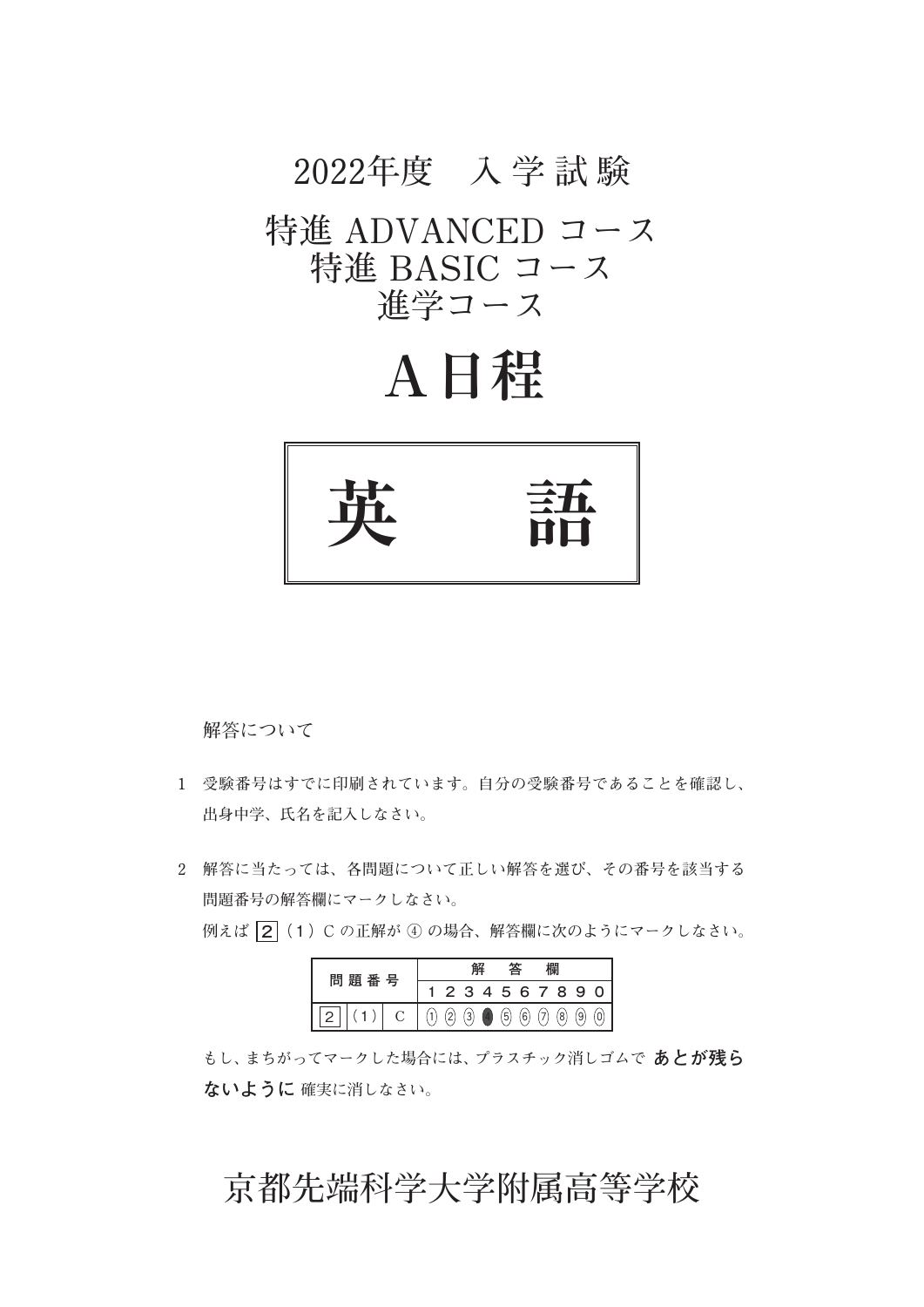

- 問1 **会話の後に質問があります。その答として最も適切なものを1つ選び、その番号をマーク しなさい。問題は2度ずつ読まれます。**
	- (a)  $\Omega$  Because Mr. Weaver was teaching history.
		- **② Because the student forgot to do her homework.**
		- 3 Because the student was sleeping during class.
		- **(4)** Because the students were talking in class.
	- **(b) ① On Tuesday morning.**
		- **② He liked his English class.**
		- **③ On Wednesday.**
		- **④ He is a little tired.**
	- (c) ① The hamburgers are five dollars each.
		- 2 They are very close to the café.
		- **3** They will order two hamburgers.
		- **4** They have two hours.
	- (d) ① She has been sick for five days.
		- **② She will go next week.**
		- 3 She will come tomorrow.
		- **④ She needs her homework.**
	- (e) ① Because her mother wanted a necklace.
		- 2 Because the smartphone was expensive.
		- **3** Because the necklaces were cheaper.
		- **④ Because she will get a new smartphone.**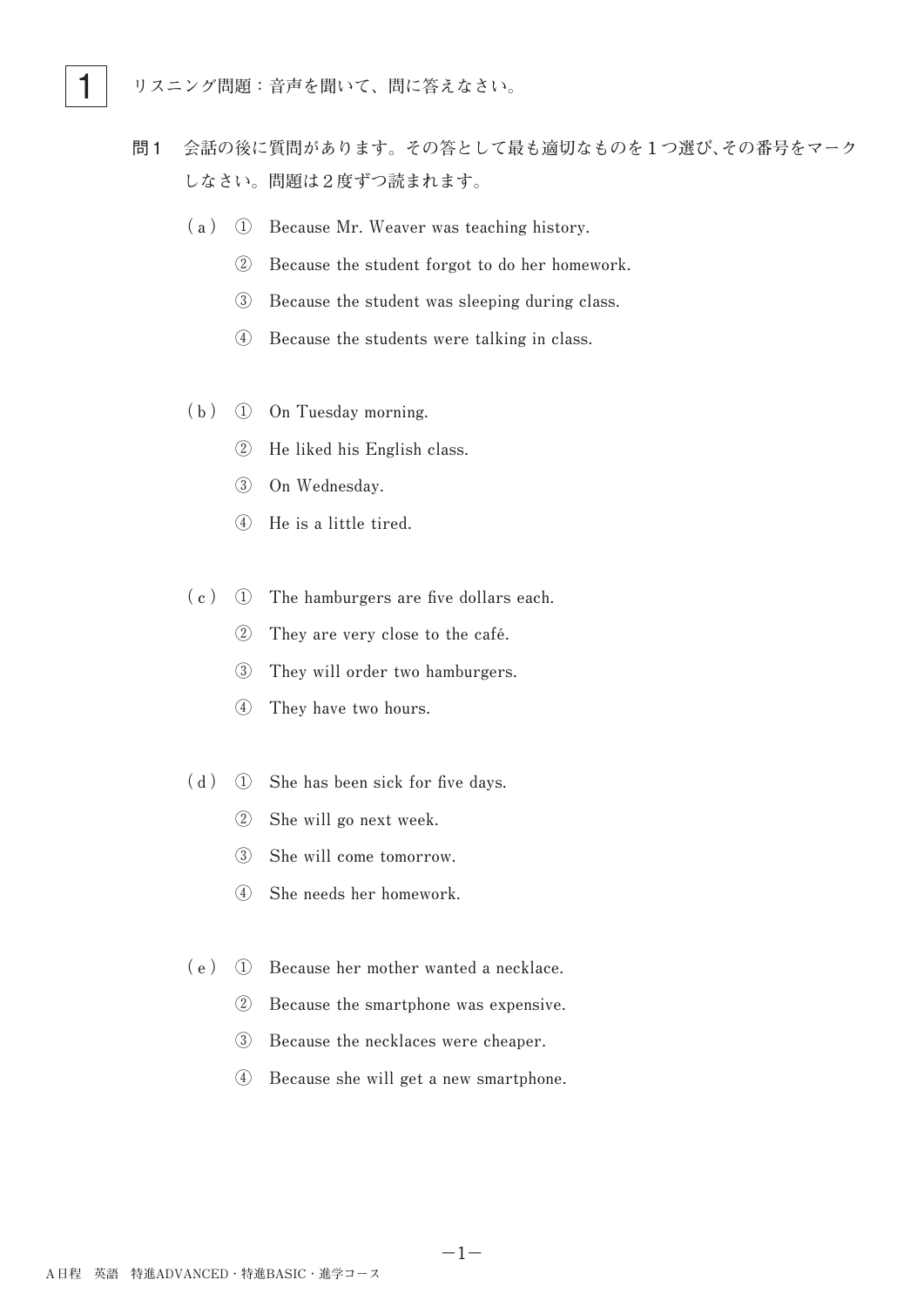- 問2 **英文の後に2つ質問があります。その質問の答として最も適切なものをそれぞれ1つずつ 選び、番号をマークしなさい。英文と質問は2度ずつ読まれます。**
	- **(a)**  Question 1:
		- **① Amy.**
		- **② Andy.**
		- **③ Katerina.**
		- **4** The teacher.

### Question 2:

- **① In the class.**
- **② With Andy.**
- **③ In the cafeteria.**
- **④ With Amy.**
- **(b)**  Question 1:
	- **① He went to the historical part of town.**
	- **(2)** He went this weekend.
	- 3 He went to the zoo.
	- **4** He went to two museums.

#### Question 2:

- **① By bus.**
- **② By subway.**
- **③ By train.**
- **④ They walked.**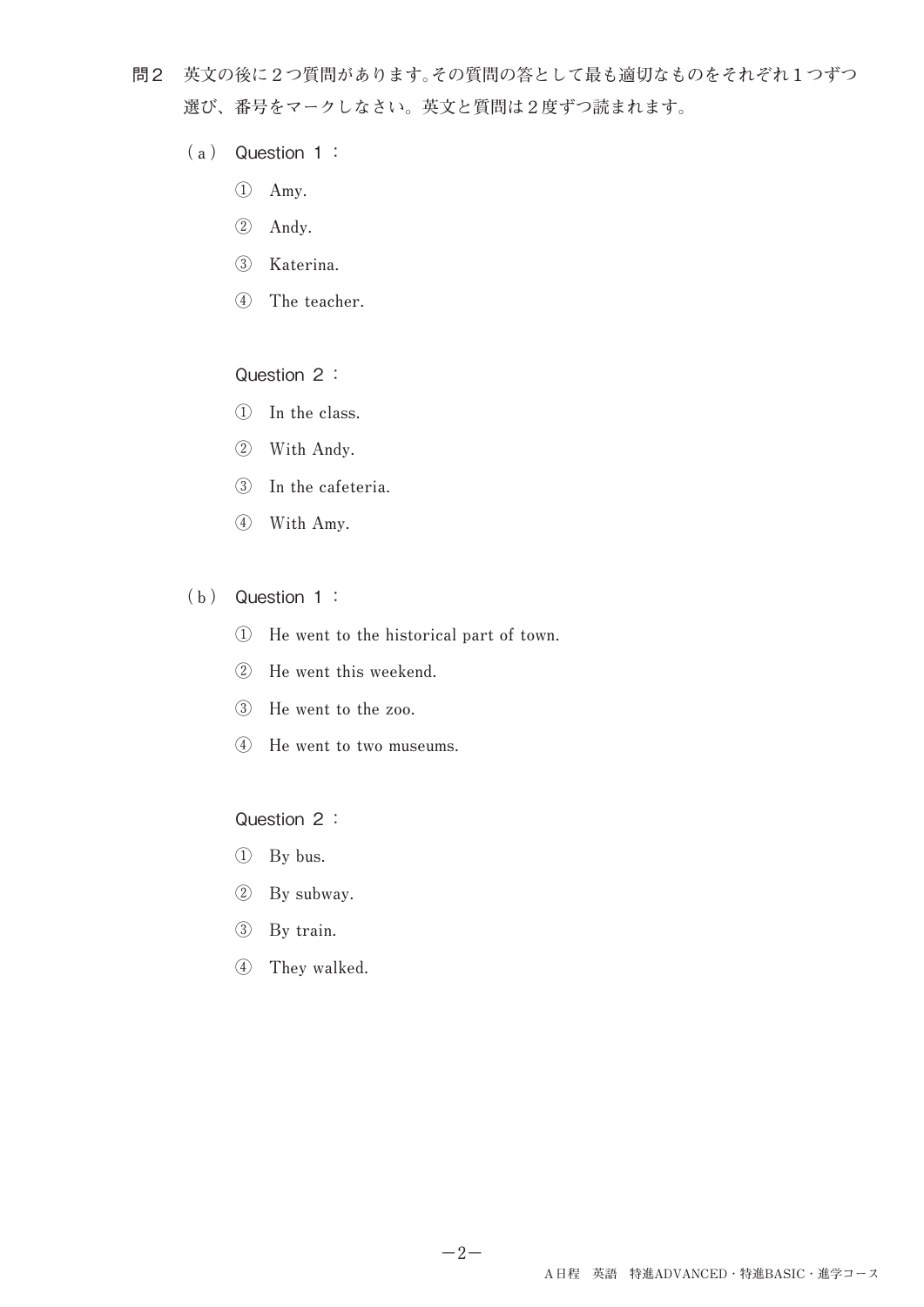

Andy and Lina are talking about their life experiences in foreign countries. Here, they are talking about the delivery services around the world.

- Andy: Do you know much about delivery services? I mean things that are delivered to your home.
- $Lina:$  The first thing is the post, isn't it? The letters are delivered to our home.
- Andy: When we lived in <sup>\*\*</sup>Jordan, there was no home delivery there. People had to get to the post **office** to get their letters or <sup>\*</sup> parcels.
- Lina: Yes, there was no postman. That was the same when I lived in Thailand as well.
- Andy: Yes, there was no post.
- Lina: In Britain, we have the post, but in the past, it was twice a day. Do you remember? First post and second post. And it's once a day now.
- Andy: And also another thing changing in Britain is milk deliveries.
- Lina: In the past, milk delivery was \* common.
- Andy: Yes. It was in glass bottles.
- $\text{Lina:}$  People don't  $\begin{bmatrix} A \end{bmatrix}$  do this now.
- Andy:  $(A \cap B)$ . It is much cheaper to buy at the local supermarkets.
- Lina: One of the nice things living here are the <sup>\*\*</sup>bakery  $*$  vans. We can get many kinds of bread **every morning.**
- Andy: White bread, brown bread, and so on. I really like them!
- $\text{Lina:}$  Yes, we can just bring money to buy  $\text{\(C)}$  them.
- Andy: We also have fish vans coming around every Friday. A lady drives a van through the village and she <sup>\*\*</sup>honks her <sup>\*\*</sup>horn to tell us that she is there. What else?
- Andy: Flowers. I send flowers to my mother on her birthday.

Lina: Yes, you often send flowers with a birthday card and chocolate candy at the same time.

- Andy: Do you know what I like the best?
- Lina: No. What?
- Andy: Food delivery. Cooked food delivered to your house. You can get pizza and Indian food. It is very nice and hot.
- Lina: They usually deliver food by motorbike, not a van.
- Andy: Now, everything you can buy at supermarkets can be delivered by van as well.
- Lina: Yes, you just order the <sup>\*\*</sup>groceries online and they all come straight to your house. You don't  $\text{need}$  to go  $($  **D**  $).$
- Andy: Mmm. When I was a boy, I was a newspaper boy. I used to deliver newspapers every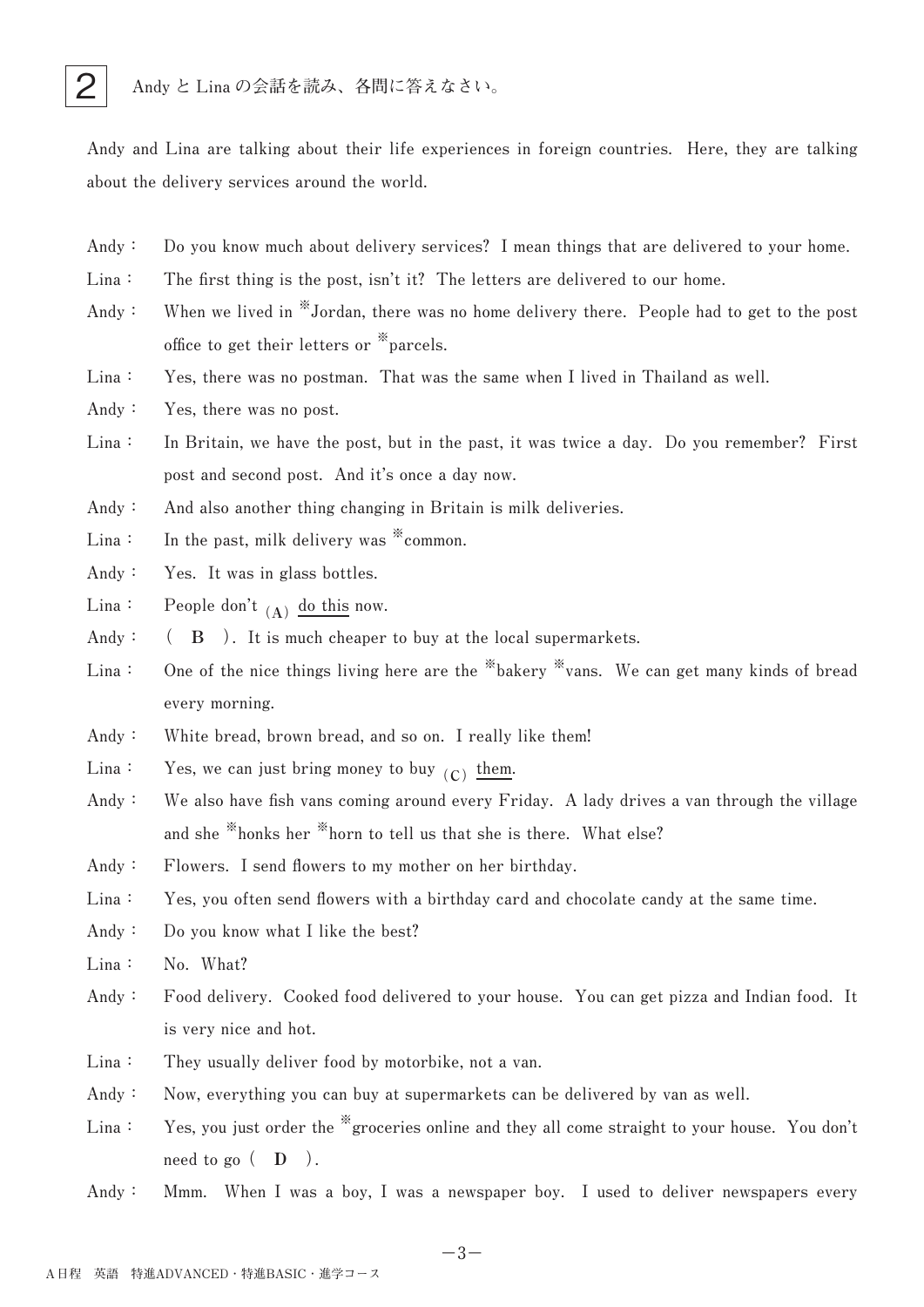**morning.**

Lina: You didn't have a van, did you?

Andy: No, I used my bicycle. It was a very hard job for me, but it was a really good experience.

| [注] Jordan ヨルダン | parcel 小包  | common 一般的な | bakery パン屋      |
|-----------------|------------|-------------|-----------------|
| van ワゴン車        | honk ~を鳴らす | horn クラクション | groceries 食料や雑貨 |

問 1 What was the problem they are talking about in Jordan?

- **① They didn't know about delivery services.**
- **② They didn't have delivery services there.**
- 3 They didn't send letters to anyone.
- **④ They couldn't get milk at the supermarket.**

問2 Look at  $\begin{array}{c} \text{(A)} \end{array}$  <u>do this</u>. What does <u>do this</u> mean in this passage?

- **① Send letters to friends.**
- **② Drink milk.**
- **3** Ask someone to deliver milk to them.
- **④ Buy milk at the supermarkets.**
- 問3 Look at  $\overline{\text{(c)}}$  <u>them</u>. What does <u>them</u> mean in this passage?
	- **① Glass bottles.**
	- **② Local supermarkets.**
	- **③ Bakery vans.**
	- **④ Many kinds of bread.**

**−4−**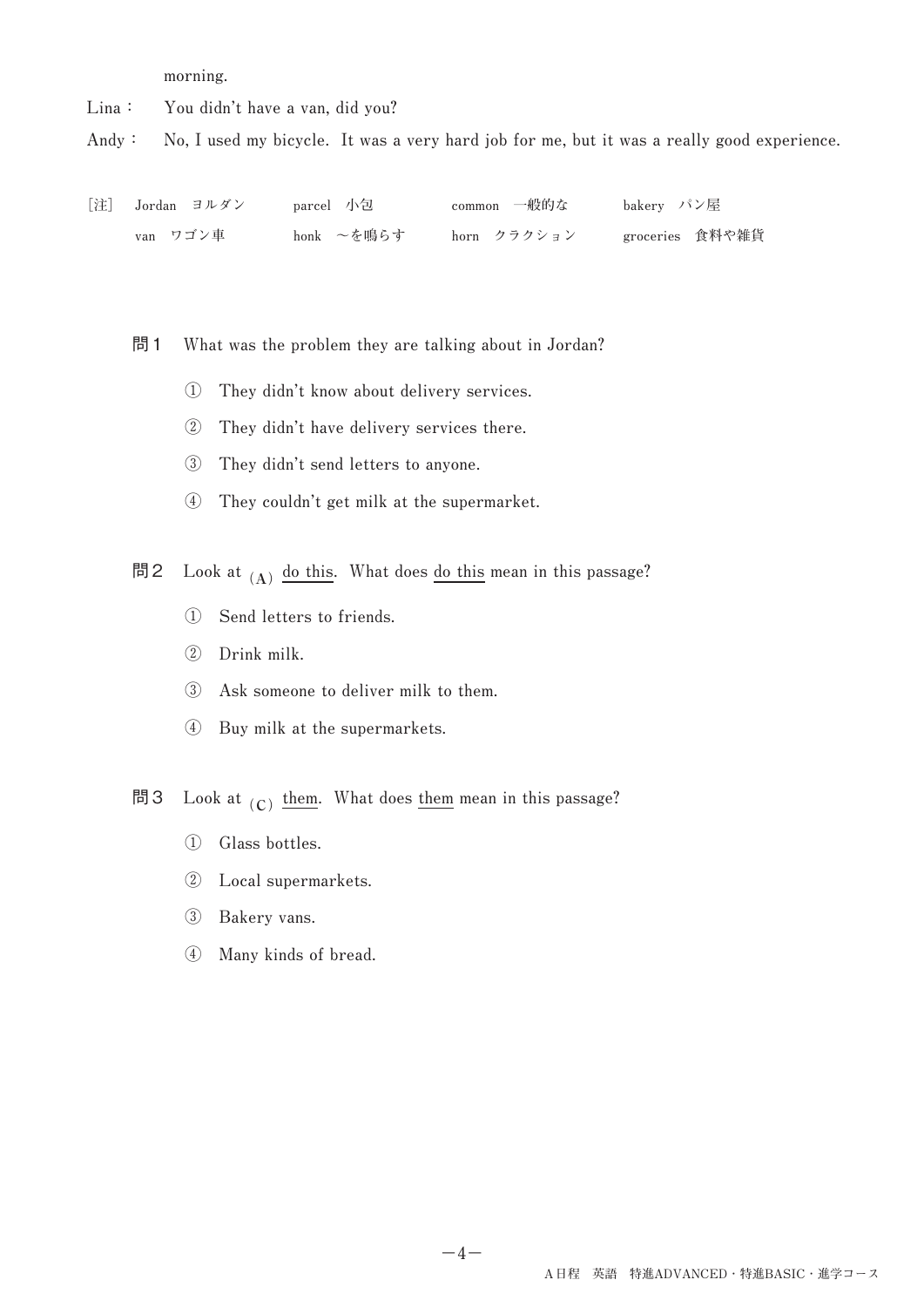### 問4 Choose the right pair of words that can be put in  $($  B  $)$  and  $($  D  $)$ .

|  |  | $(1)$ $(B)$ $Yes$           |  | $(D)$ somewhere |
|--|--|-----------------------------|--|-----------------|
|  |  | $(2)$ $(B)$ $No$            |  | $(D)$ anywhere  |
|  |  | 3 ( <b>B</b> ) Yes          |  | $(D)$ anywhere  |
|  |  | $\overline{4}$ $($ B $)$ No |  | $(D)$ somewhere |

### 問5 Which of the following sentences is true?

- **① Lina lived in Thailand.**
- **② Andy can't buy bread from the bakery van now.**
- **③ Lina usually sends flowers to her mother for her birthday.**
- **④ Andy delivered newspapers using his van.**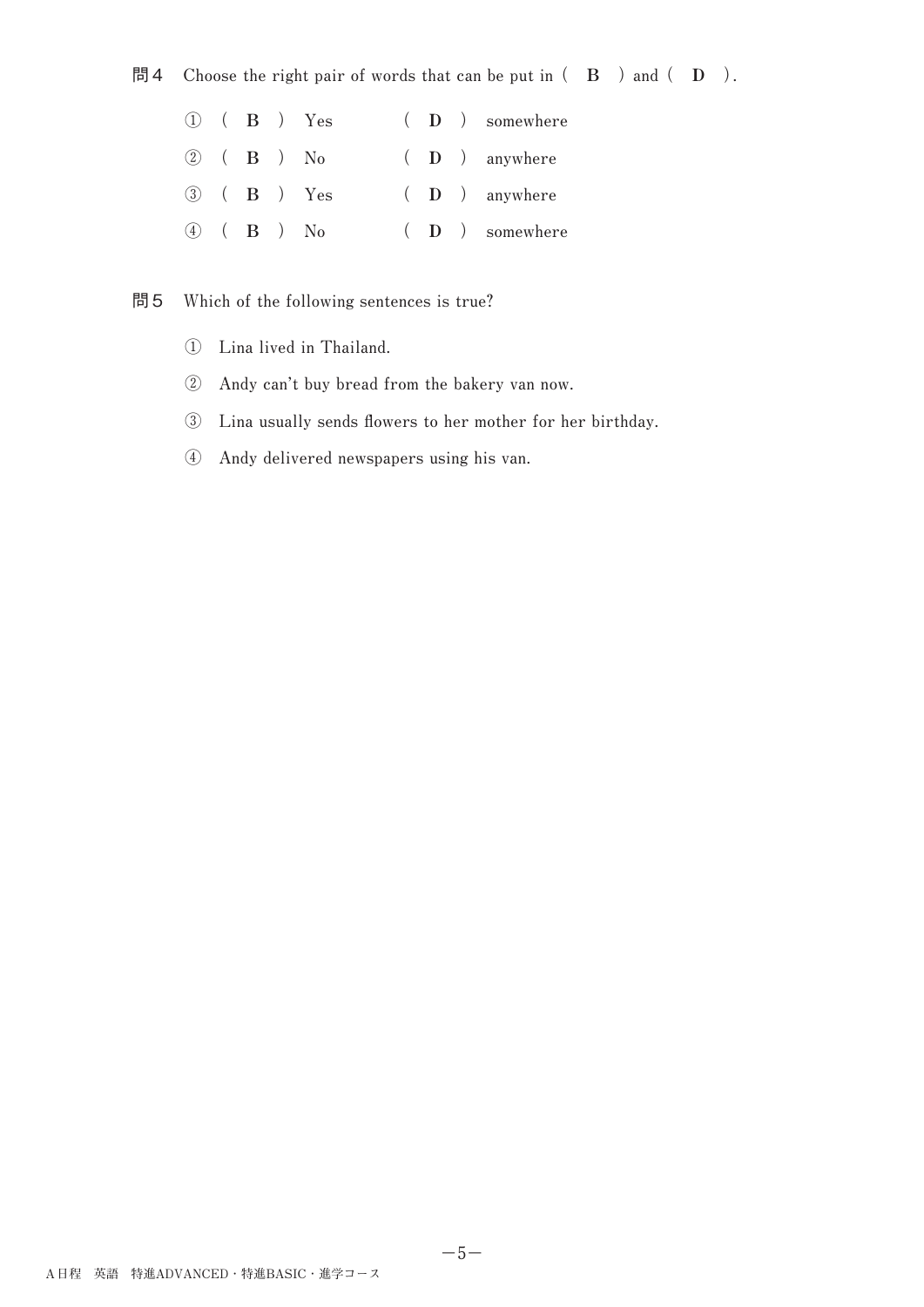## **問題は次のページに続きます。**

**−6−**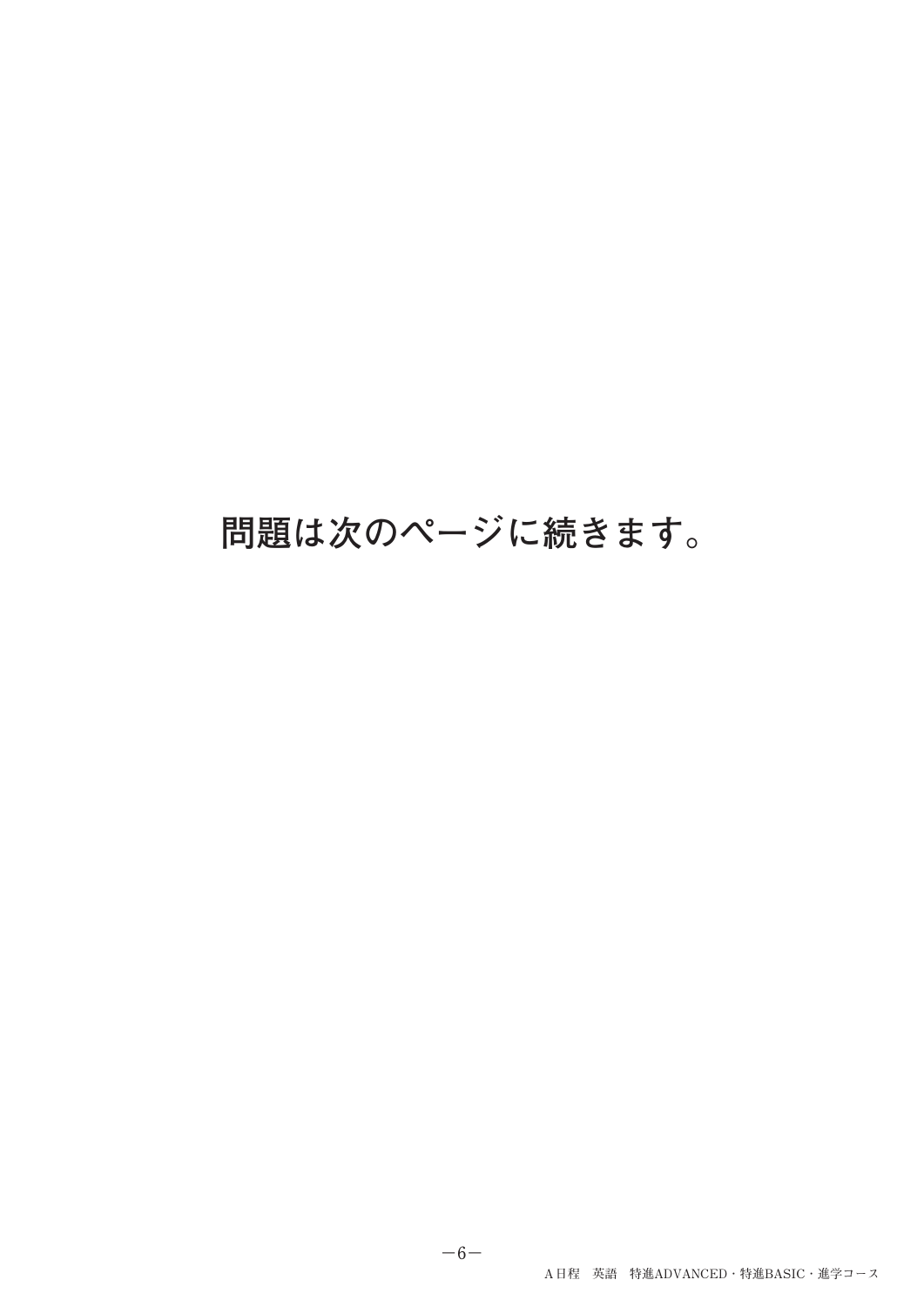It is very interesting to learn about the life of hamsters. In the wild, they live in <sup>\*</sup>\*desert-like places. They sleep in <sup>\*\*</sup>holes in the ground during the day and then come out at night to look for food. They are able to carry food for long distances. They put food in their mouths to bring the food back to their homes to eat later.

If you want a wonderful pet, try a hamster. Hamsters are good pets for several reasons. First, **because** they are small, they can live happily inside a <sup>\*\*</sup> cage and do not take up lots of space like dogs **or** cats. Second,  $(A)$   $\{ \textcircled{1}$  is  $\}$   $\emptyset$  care of  $\neq$   $\emptyset$  so difficult  $\neq$   $\emptyset$  it  $\neq$   $\emptyset$  bo  $\neq$   $\emptyset$  not  $\neq$   $\emptyset$  take  $\}$  hamsters. Owners should clean their cages and give food and water, but do not have to walk them or always let them in and out of the house. Hamsters, like cats, clean themselves very often. Another <sup>\*\*</sup>advantage of this animal is that hamsters are not very expensive. Because hamsters like to \*store food in the corners of their cage, a small <sup>\*</sup>amount of food will last for a few days. It is a good idea to buy some exercise toys for them, such as a <sup>\*\*</sup> wheel to run in, but these are very cheap and will last a long time.

One of the best things about hamsters is that they are very <sup>\*\*</sup> gentle. Children can hold them and **allow** them to walk all over their bodies. Hamsters like to look for new things and \*explore any place an owner puts them. But be careful! They are very quick, and can disappear under a bed or behind a toy box.  $(B)$   $\overline{Y}$ ou  $\{ \textcircled{1}$  for  $\neq$   $\textcircled{2}$  not  $\neq$   $\textcircled{3}$  find them  $\neq$   $\emptyset$  be able  $\neq$   $\textcircled{3}$  two or three days  $\neq$   $\textcircled{6}$  to  $\neq$   $\textcircled{7}$  may  $\}$ . But don't worry. They usually do not go very far and will return to their cage when they want to eat.

**[注] desert-like 砂漠のような hole 穴 cage かご advantage 利点 store ~を貯蔵する amount 量 wheel 回し車 gentle おとなしい explore ~を探検する**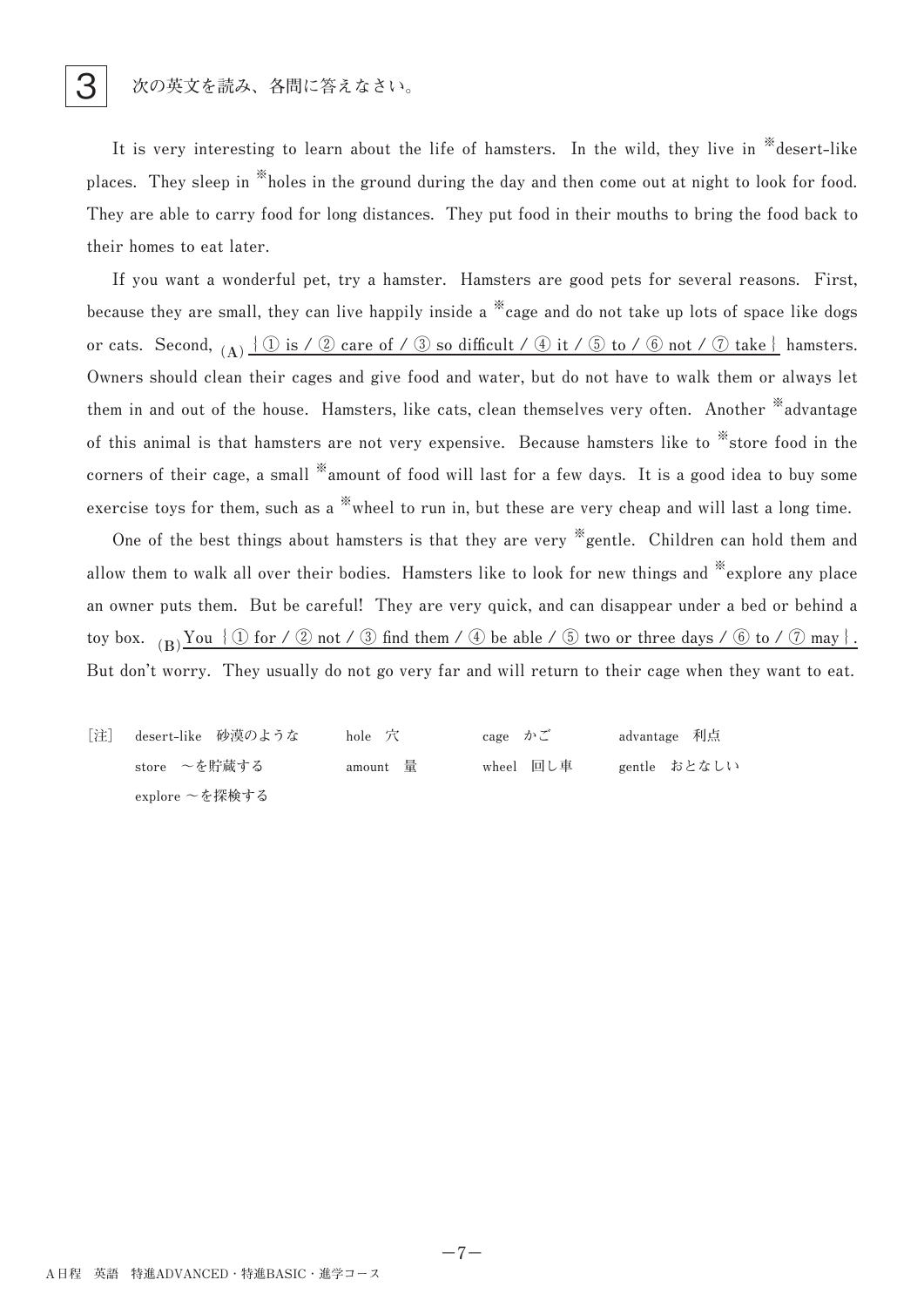- 問1 **下線部(A)が「ハムスターの世話をするのはそれほど難しくない」という意味になるよ** うに { } **内の語句を並べかえたとき、3番目と6番目にくるものをそれぞれ選び、 番号をマークしなさい。**
- 問2 **下線部(B)が「あなたはそれらを2、3日見つけられないかもしれない」という意味に なるように{ }内の語句を並べかえたとき、3番目と6番目にくるものをそれぞれ 選び、番号をマークしなさい。**
- 問3 **各問の答として最も適切なものを1つずつ選び、番号をマークしなさい。**
	- (a) Which is true about hamsters in the wild?
		- **1** They are active during the day.
		- **②** They live in places like deserts.
		- **3** They sleep during the night.
		- **4** They can't carry food in their mouth.
	- (b) Which is true about hamsters as pets?
		- **① They get out of their cage and go far away.**
		- 2 They are expensive but easy to care for.
		- **3** They store food in the corners of their cage.
		- **④ They do not like to be touched by people.**
	- **(c) What should hamster owners do?**
		- **① They should buy special medicine for hamsters.**
		- **② They should clean the cages and give food and water.**
		- **3** They should buy a large cage and a wheel to run in.
		- **4** They should walk hamsters every day for exercise.
	- (d) What is the main topic of the passage?
		- **① Having a hamster as a pet.**
		- **② How to train hamsters.**
		- **③ Where hamsters live.**
		- **④ How gentle hamsters are.**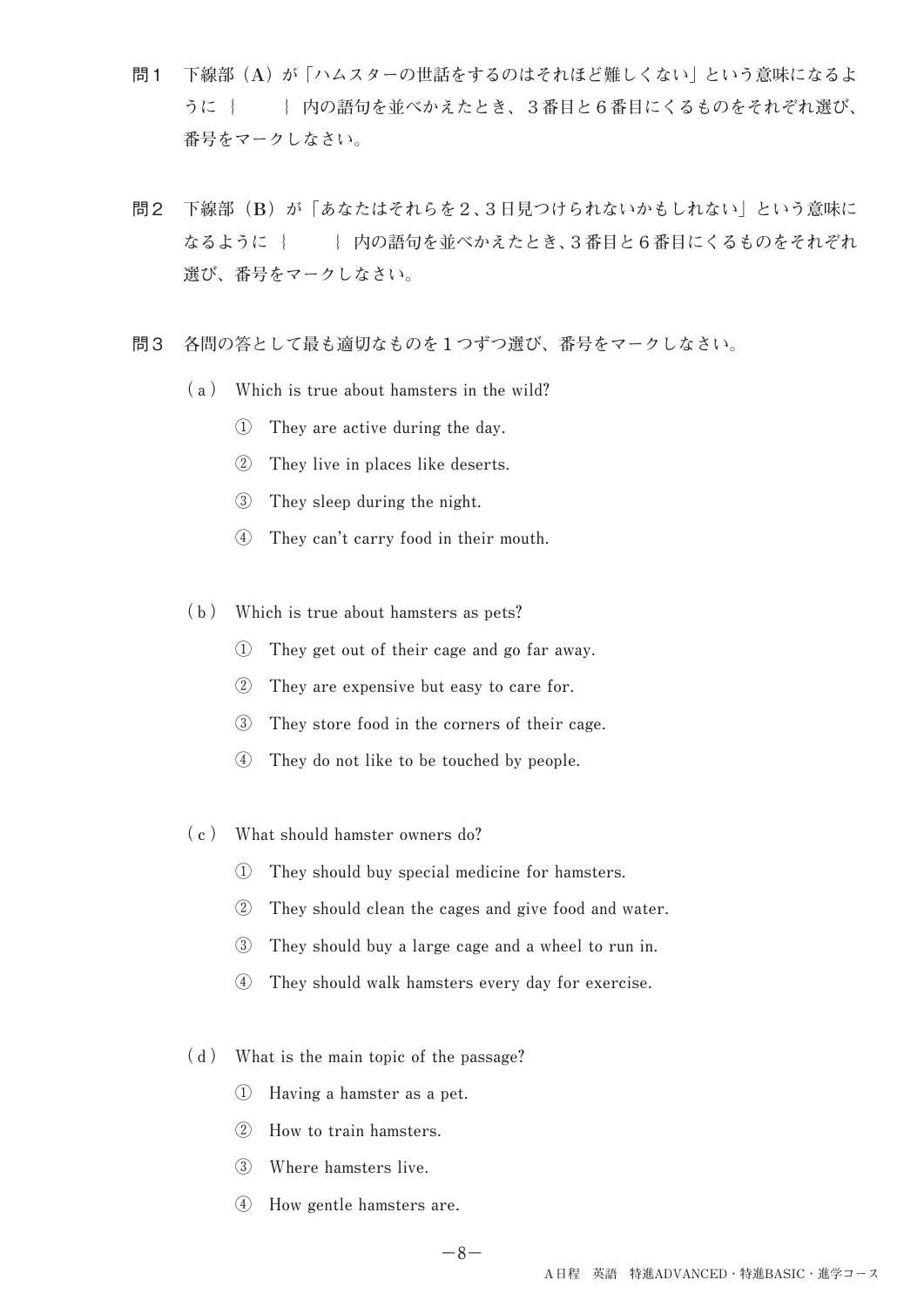How do you usually remember things? Which one is easy for you to remember — names, faces, or **numbers?** Here is a story of the people who are very good  $( 1 )$  \* memorizing numbers.

In 1987, a Japanese man, Hideaki Tomoyori, wanted to <sup>\*\*</sup>prove that his memory was the best in the world. So he tried to <sup>\*\*</sup>learn  $pi$ <sup></sup> ( $\pi$ ) by heart. Pi is a number in math which starts 3.14159... It never **repeats** itself and never ends. He remembered *pi* to 40,000 \*decimal places. It took him more than twelve hours to say the numbers, but he did it perfectly  $-(-2)$  a mistake!

To remember *pi*, Mr. Tomoyori divided the number into groups of ten <sup>\*\*</sup>digits, and <sup>\*\*</sup>associated each number with a sound. Then, he made up stories to help him remember the words which he made from the sounds. Mr. Tomoyori says, "First, I decided to memorize the  $\frac{1}{2}$  value of *pi* up to one thousand places. Actually, it took me three years. To get to 40,000 decimal places, it took me about ten years."

However, records often don't last forever. In 1995, Hiroyuki Goto memorized *pi* to 42,195 places. Ten years later, reports from China said Lu Chao succeeded  $( 3 )$  memorizing *pi* to 67,890 places. Soon his record was broken by Akira Haraguchi, who memorized *pi* to 83,431 places.

**[注] memorize ~を暗記する prove ~を証明する learn~by heart ~を暗記する** decimal place 位(くらい) digit 桁(けた) associate ~を結びつける **value 数値**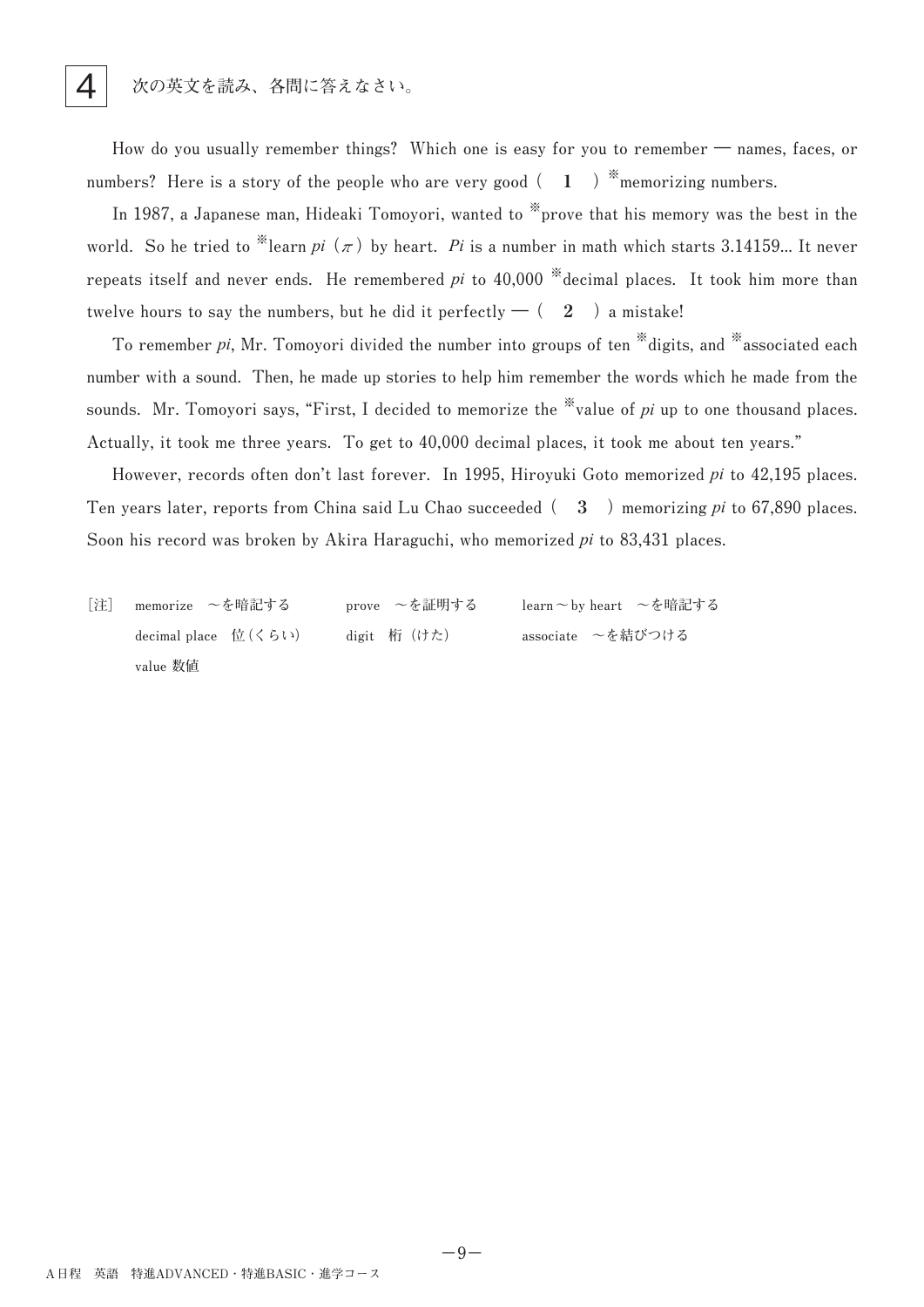問1 **空所( 1 )~( 3 )に入る最も適切な語を下の語群から選び、番号をマークしな さい。**

|  | $(1)$ $(1)$ at | $(2)$ by | $(3)$ to           | $(4)$ on |
|--|----------------|----------|--------------------|----------|
|  | $(2)$ 1 during | 2 under  | 3 without 4 around |          |
|  | $(3)$ 1 from   | $(2)$ of | $(3)$ to           | $(4)$ in |

- 問2 **本文の内容と一致するように、各文の空所に入る最も適切なものを1つずつ選び、番号を マークしなさい。**
	- $(a)$  *Pi* is a number that  $($ ).
		- **① repeats itself and ends**
		- **② repeats itself but doesn't end**
		- **③ ends but never repeats itself**
		- **④ never ends and never repeats itself**
	- $(b)$  To memorize  $pi$ , Mr. Tomoyori  $($ ).
		- **① divided the number into groups of three digits**
		- **② associated groups of numbers with sounds and words**
		- **3** practiced memorizing the number twelve hours a day
		- **4** made up many stories about the history of math
	- $(c)$  China reported that Lu Chao memorized *pi*  $($ 
		- **① to 40,000 places in 1995**
		- **② to 42,195 places in 2000**
		- **③ to 67,890 places in 2005**
		- **④ to 83,431 places in 2015**
	- $(d)$  Akira Haraguchi got to 83,431 places  $($ ).
		- **① and he broke Lu Chao's record**
		- 2 but he was broken by Hideaki Tomoyori
		- 3 and he broke Hideaki Tomoyori's record
		- **④ but he was broken by Hiroyuki Goto**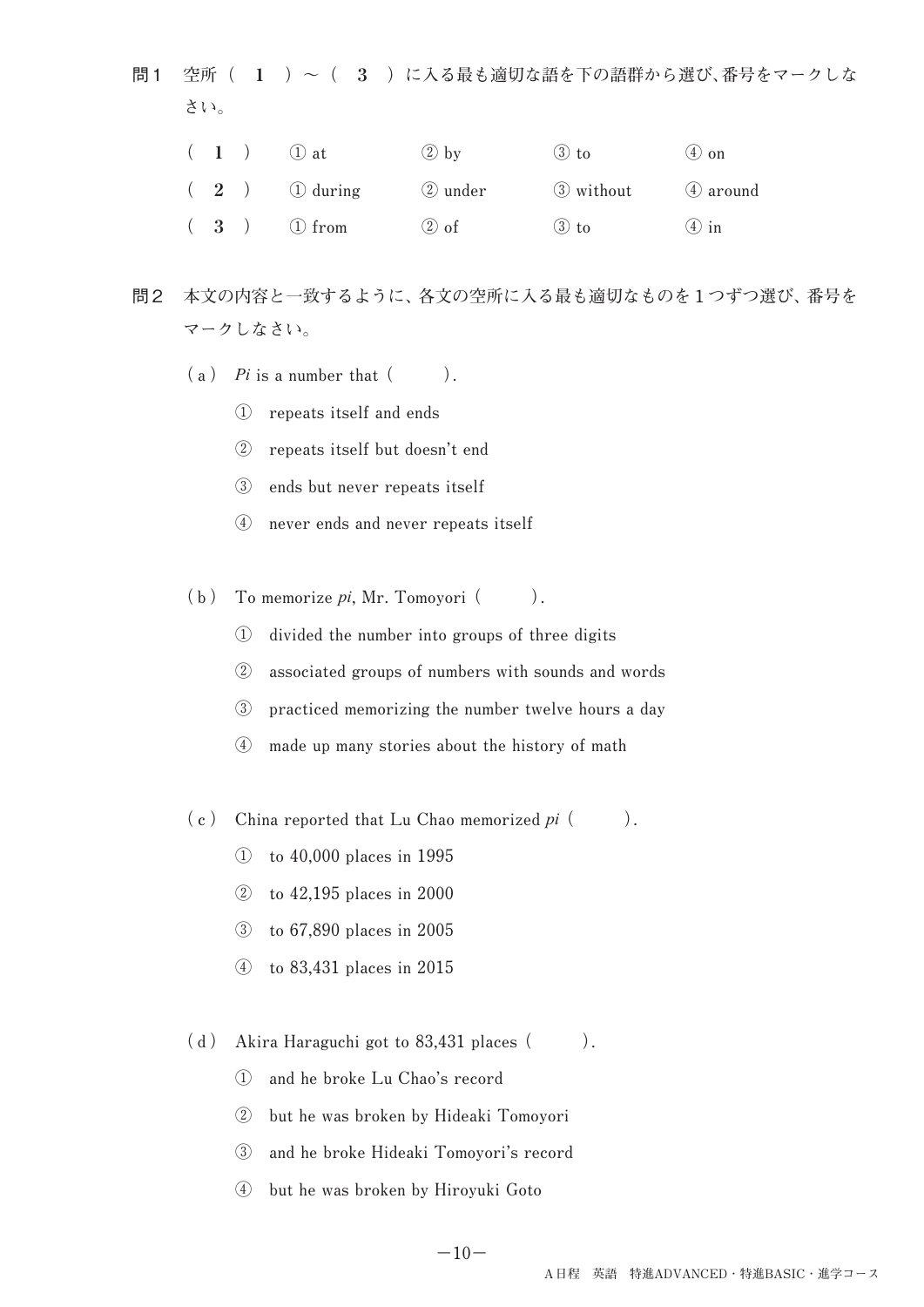$\mathbf{5} \models$  次の( )内の語(句)を並べかえ、日本語の意味に合うように英文を完成させなさい。そ **の時、( )内で3番目と5番目に来る語(句)の番号をマークしなさい。ただし、文頭に 来る語も小文字で書かれています。**

- 問1 **どんな種類の音楽が好きですか。**  $\left(\begin{array}{ccc} \textcircled{1} \text{ you} & \textcircled{2} \text{ like} & \textcircled{3} \text{ kind} & \textcircled{4} \text{ do} & \textcircled{5} \text{ what} & \textcircled{6} \text{ music} & \textcircled{7} \text{ of} \end{array} \right)$ ?
- 問2 **ここから学校までどれくらい距離がありますか。** How far is  $( \Omega )$  here  $( \Omega )$  school  $( \Omega )$  to  $( \Omega )$  from  $( \overline{ \Omega } )$  it  $( \overline{ \Theta } )$  the  $)$ ?
- 問3 **あなたと一緒にピクニックに行くことを楽しみにしています。**  $\left(\begin{array}{ccc} \mathbb{O} & \mathbb{O} & \mathbb{O} \\ \mathbb{O} & \mathbb{O} & \mathbb{O} \end{array}\right)$  a picnic  $\mathbb{O}$  and  $\mathbb{O} & \mathbb{O} & \mathbb{O} \end{array}$  a picnic  $\mathbb{O}$  with **you.**
- 問4 **何か冷たい飲み物を買いに行きましょう。**  $\overline{(\text{1})}$  something  $\overline{(\text{2})}$  get  $\overline{(\text{3})}$  go and  $\overline{(\text{4})}$  to  $\overline{(\text{5})}$  cold  $\overline{(\text{6})}$  let's  $\overline{(\text{7})}$  drink ).
- 問5 **ケンからの手紙を見て私は嬉しくなった。**  $\left(\begin{array}{ccc} 0 & \text{Ken} \\ \end{array}\right)$   $\left(\begin{array}{ccc} 0 & \text{made} \\ \end{array}\right)$   $\left(\begin{array}{ccc} 0 & \text{the letter} \\ \end{array}\right)$   $\left(\begin{array}{ccc} 0 & \text{from} \\ \end{array}\right)$   $\left(\begin{array}{ccc} 0 & \text{happy} \\ \end{array}\right)$ .
- 問6 **私はみんなに地球温暖化の問題について知ってもらいたい。**  $\left(\begin{array}{ccc} \textcircled{1} \text{ want} & \textcircled{2} \text{ to} & \textcircled{3} \text{ I} & \textcircled{4} \text{ about} & \textcircled{5} \text{ everywhere} & \textcircled{6} \text{ know} & \textcircled{7} \text{ the problem} \end{array}\right)$ of global warming.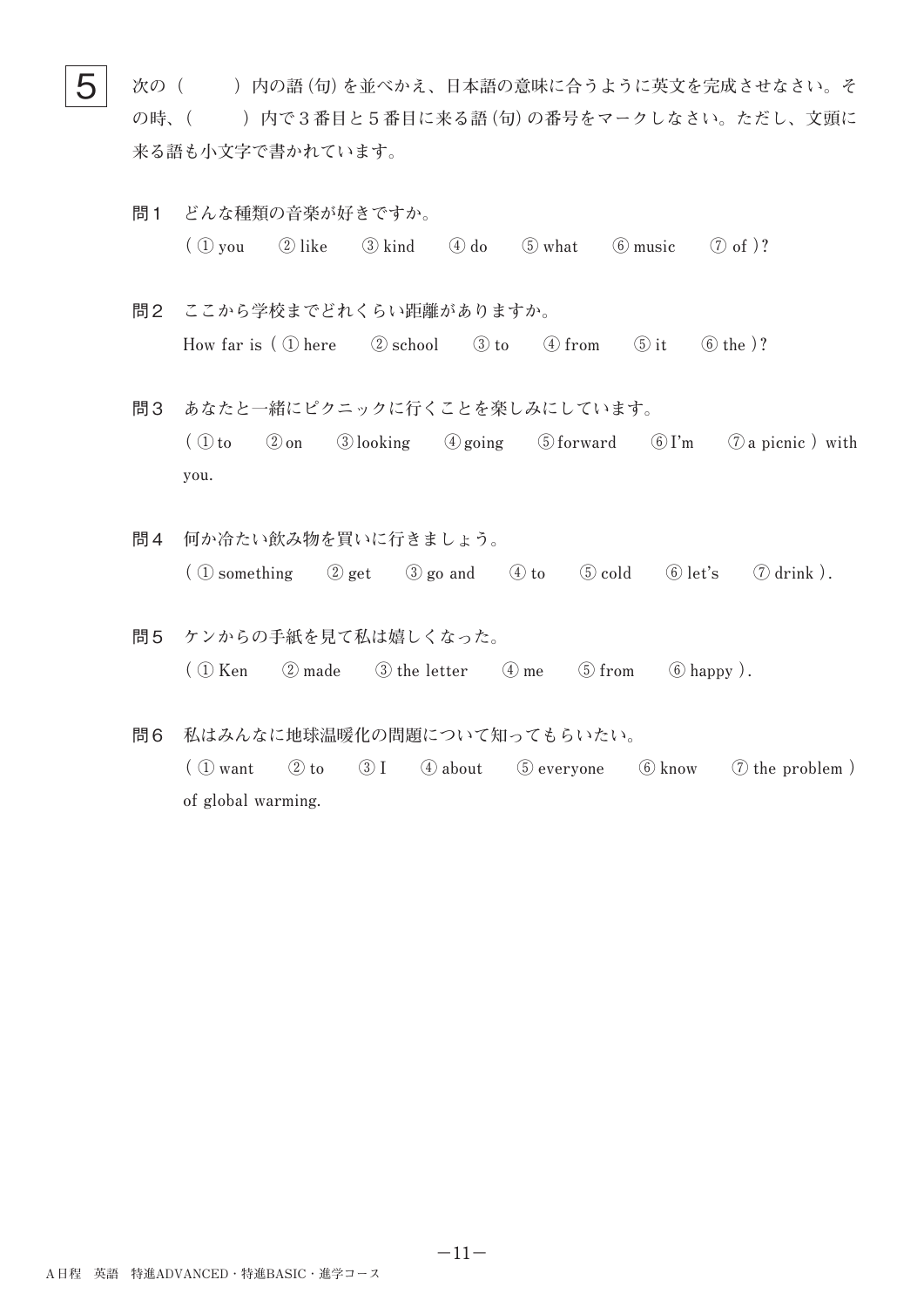**6** 次の英文の()内に入れるのに最も適切な語(句)を①~④から1つ選び、その番号をマー **クしなさい。**

| 問1 | They shook (          | ) each other at the meeting.                   |                                                                          |                                                                        |
|----|-----------------------|------------------------------------------------|--------------------------------------------------------------------------|------------------------------------------------------------------------|
|    | 1 hand                | 2 hands                                        | 3 hand with 4 hands with                                                 |                                                                        |
| 問2 |                       | $A:$ ( ) you close the window for me, please?  |                                                                          |                                                                        |
|    | B : Sure.             |                                                |                                                                          |                                                                        |
|    | 1 Should              | 2 Could                                        | $\circled{3}$ May                                                        | 4 Shall                                                                |
| 問3 |                       | $A:$ These oranges are very good. Can I have ( |                                                                          | ) one?                                                                 |
|    | B: Yes, here you are. |                                                |                                                                          |                                                                        |
|    | 1 other               | 2 anything                                     | 3 some                                                                   | 4 another                                                              |
| 問4 |                       |                                                | My sister and I ran all the $($ $)$ to the station because we were late. |                                                                        |
|    | $\bigcirc$ way        | 2 pass                                         | 3 road                                                                   | 4 street                                                               |
| 問5 |                       | $A:$ Do you think it will be sunny tomorrow?   |                                                                          |                                                                        |
|    |                       | B: I will go hiking with my family, so (       | $)$ .                                                                    |                                                                        |
|    | 1) this will be sad   |                                                | 2 lunch is good                                                          |                                                                        |
|    | 3 I hope so           |                                                | $(4)$ you can enjoy it                                                   |                                                                        |
| 問6 | She wrote (           |                                                |                                                                          | ) her father because she wanted to thank him for her birthday present. |

**1** down **2** on **3** to **4** in

**−12−**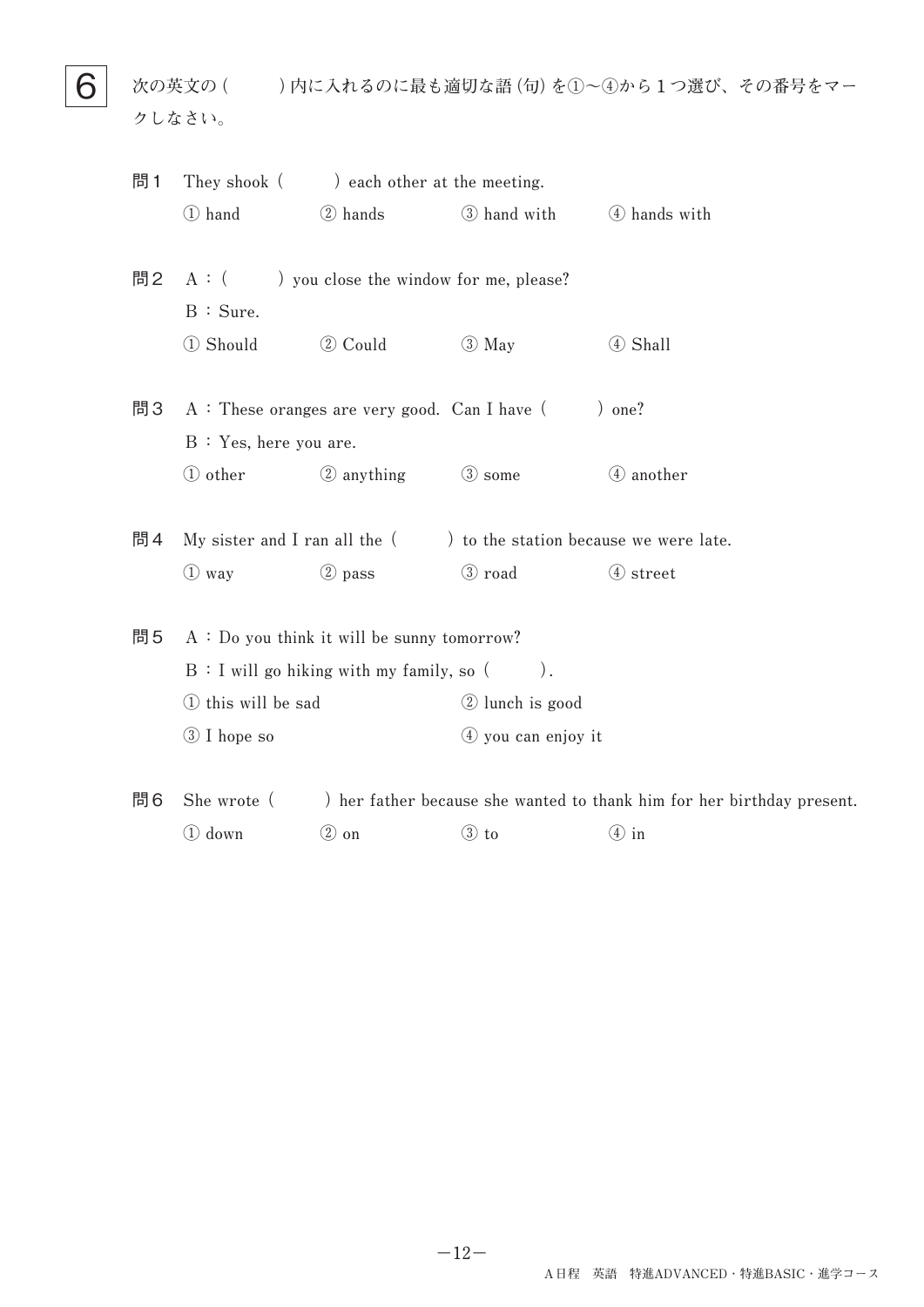

A new professional basketball season is coming! Go to the Stadium and watch the most exciting games in the world!

**Home games ( Games start : 19:00~ on weekdays / 18:00~ on weekends)**

- March 3<sup>rd</sup> Thursday
- March 12<sup>th</sup> Saturday

March  $20<sup>th</sup>$  Sunday\*

March 25<sup>th</sup> Friday

March  $27<sup>th</sup>$  Sunday\*

March 31<sup>st</sup> Thursday

\*Sunday games: Please come to the information office and show your ticket. You can get a special key holder.

### **【 SEAT PRICE 】(children under 6 years old: 50% OFF)**

| \$200 | Bench side seats        |  |
|-------|-------------------------|--|
| \$100 | A seat $(1st floor)$    |  |
| \$60  | B seat $(1st floor)$    |  |
| \$30  | C seat $(2^{nd}$ floor) |  |

### **Season tickets are ※available!**

If you get a season ticket, you can get a T-shirt and an official uniform! Please contact us on 012-345-6789 (TEL) or email us at gobulldogs@basketball.com.

### **Fan club membership**

If you join our fan club by paying \$200, you can get a 20% discount when you buy tickets and our goods. You can apply at http://www.gobulldogsbasketball. com or at the ticket center.

**−13−**

**[注] available 利用できる**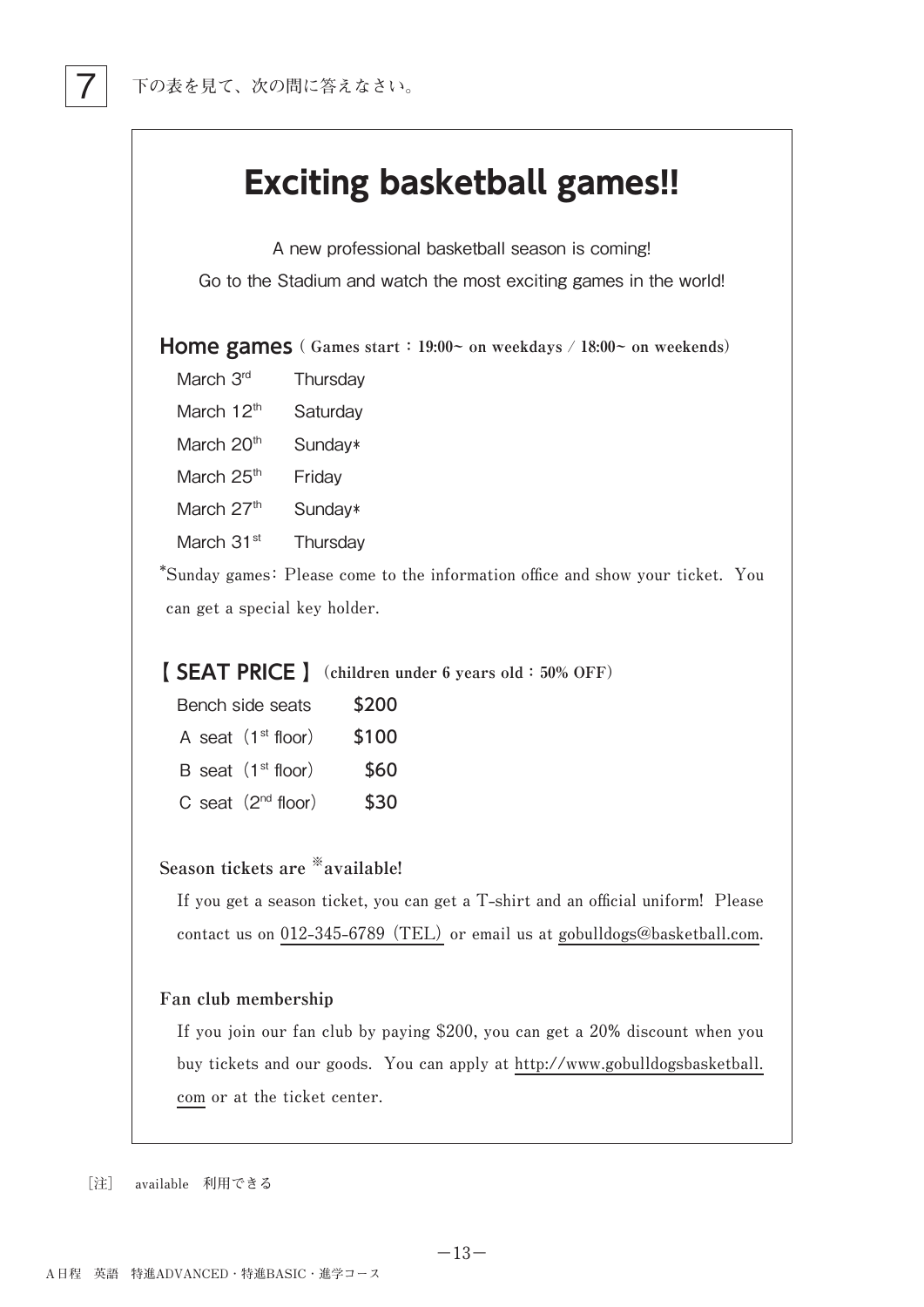- 問1 A family is going to buy B seat tickets for the father, the mother, a 12 year-old son and a **5-year-old daughter.** They already have fan club membership. How much will they pay for the tickets?
	- **① \$ 168**
	- **② \$ 174**
	- **③ \$ 180**
	- **④ \$ 210**

問2 If you want to buy the season ticket, which do you have to do?

- **① You have to pay \$200 at the ticket center.**
- **②** You have to pay \$200 after you email gobulldogs@basketball.com.
- **3** You have to contact them by email or telephone.
- **④ You have to visit http://www.gobulldogsbasketball.com.**
- 問3 What is true about the basketball games?
	- **① You can get a special T-shirt when you visit weekends games.**
	- **② You can get a key holder at the ticket center on weekdays.**
	- 3 The game will start at 18:00 on March 25<sup>th</sup>.
	- **④ If you join the fan club, you can get tickets for 80% of the original price.**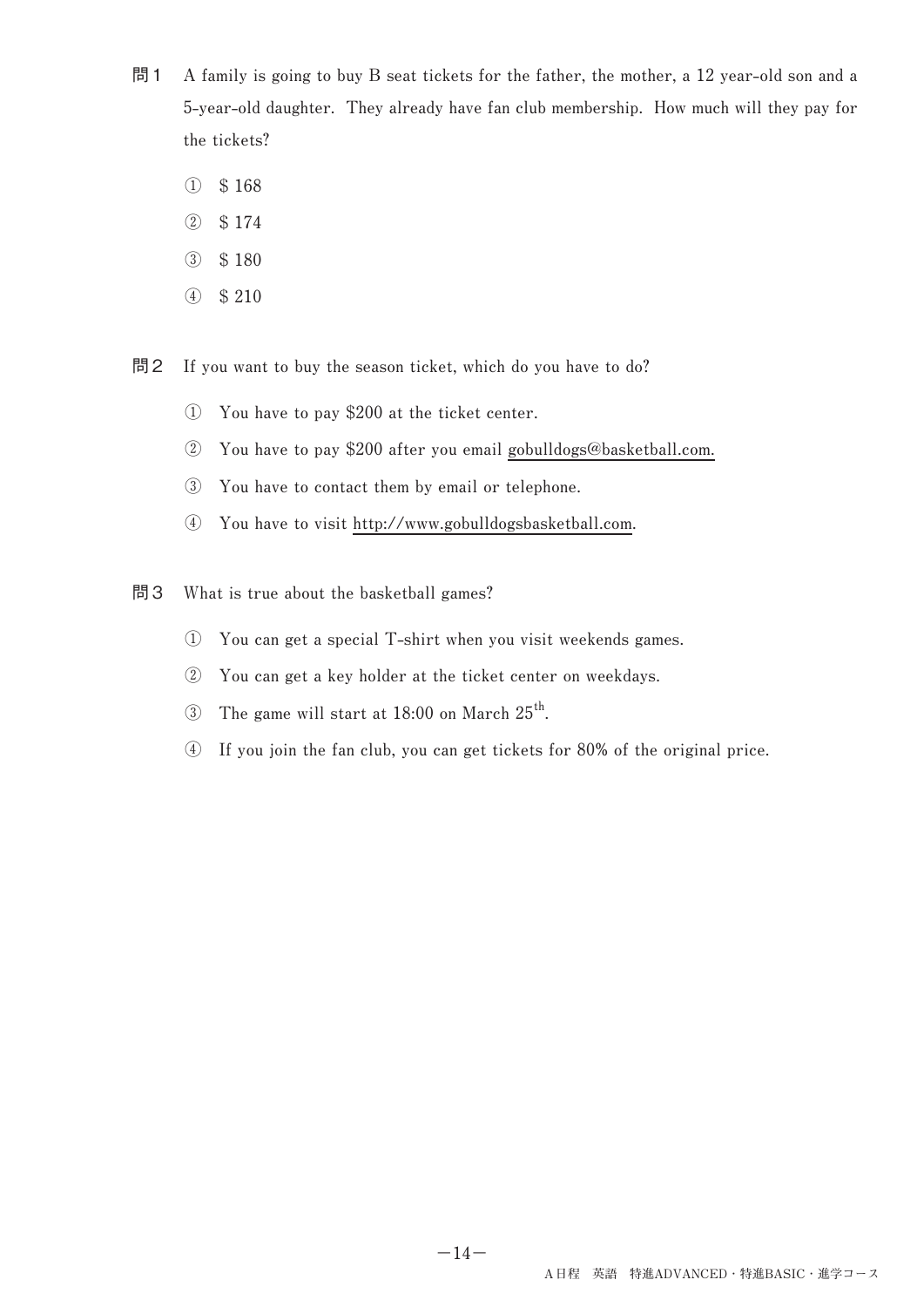8 **次の各語について、最も強く発音する位置を1つ選び、その番号をマークしなさい。**

- 問1 **t ① ② ③ o-g eth-e r**
- 問2 **n ews-p a-p er ① ② ③**
- 問3 **r e-c ycle ① ②**
- 問4 **b roth-e r ① ②**
- 問5 **m em-o -r y ① ② ③**

9  **次の各組の単語のうち、下線部の発音が他と異なる語を①~④から1つ選び、その番号をマー クしなさい。**

| 問1 | ① spread      | 2 meal             | 3 peace    | 4 beat     |
|----|---------------|--------------------|------------|------------|
| 問2 | $\bigcirc$ go | ② old              | 3 glove    | 4 November |
| 問3 | ① foot        | $\circled{2}$ cook | 3 book     | 4 typhoon  |
| 問4 | 1 Thursday    | 2 there            | 3 those    | 4 them     |
| 問5 | 1 design      | 2 foreign          | 3 language | $(4)$ sign |

### **問題は以上です。**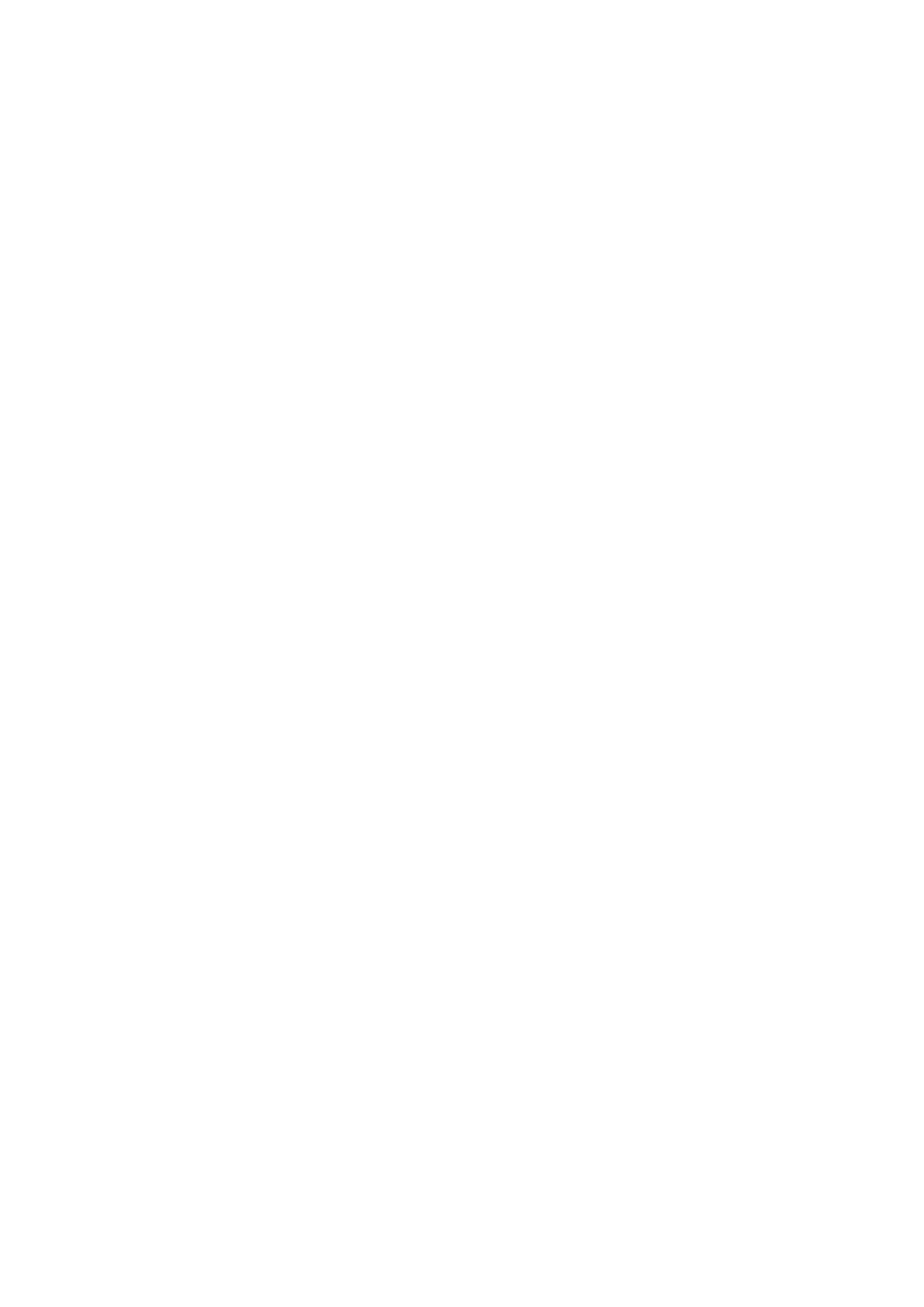╂╂╂╂╂╂╂╂╂╂

╂╂╂╂╂

 $\begin{array}{c} \begin{array}{c} \begin{array}{c} \end{array} \end{array} \end{array}$ 

 $\Box$ 

**2022年度 A日程 英語 特進A・特進B・進学コース**

{<mark>-{-{-{-{-}-}-}-}-}</mark>

┝╂╂╂╂╂

 $\Box$ 

f

| 受験番号           |                                                |                           | 問題番号 |                                                   | 解                                                                             | 答                              | 欄                                                   |                                                  |                | 問題番号                    |                                  | 解                | 答                               |                                        | 欄                 |                                     |                | 問題番号 |                   | 解                              |            | 答                                                         |            | 欄                                                                                                                                                                                                                                                                                                                                                   |                                  |
|----------------|------------------------------------------------|---------------------------|------|---------------------------------------------------|-------------------------------------------------------------------------------|--------------------------------|-----------------------------------------------------|--------------------------------------------------|----------------|-------------------------|----------------------------------|------------------|---------------------------------|----------------------------------------|-------------------|-------------------------------------|----------------|------|-------------------|--------------------------------|------------|-----------------------------------------------------------|------------|-----------------------------------------------------------------------------------------------------------------------------------------------------------------------------------------------------------------------------------------------------------------------------------------------------------------------------------------------------|----------------------------------|
|                |                                                |                           |      |                                                   | 3 4 5<br>$\overline{2}$<br>1                                                  | 6                              | 7890                                                |                                                  |                |                         | $\mathbf{2}$                     | $\mathbf{3}$     | $\overline{4}$<br>$\mathbf 5$   | 6                                      |                   | 7890                                |                |      |                   | 2 3 4                          |            | 567890                                                    |            |                                                                                                                                                                                                                                                                                                                                                     |                                  |
|                |                                                |                           |      | (a)                                               | $\circled{3}$<br>$\bigcirc$<br>$\left( \frac{1}{2} \right)$<br>$\circled{2}$  | $\circled{5}$<br>$\circled{6}$ | $\Theta$<br>$\circled{8}$                           | $\circled{9}$<br>$\odot$                         |                | (1)                     | $\circledS$<br>$\left( 1\right)$ | $\circled{3}$    | $\circled{5}$<br>$\bigcirc$     | $_{\text{\small{6}}}$<br>$\circled{)}$ | $\left( 8\right)$ | $\circled{9}$<br>$\odot$            |                | 問1   | $\left( 1\right)$ | $\circled{3}$<br>$\circled{2}$ | $\bigcirc$ | $\odot$<br>$\circled{6}$                                  | $\Theta$   | $\circled{6}$                                                                                                                                                                                                                                                                                                                                       | $\circled{9}$<br>$\circled{0}$   |
|                |                                                |                           |      | (b)                                               | 2<br>$\bigcirc$<br>$\circled{3}$<br>$\left( \frac{1}{2} \right)$              | $\circled{6}$<br>$\circled{5}$ | $\Theta$<br>$\circledS$                             | $\circled{9}$<br>$\odot$                         |                | $\left( 2\right)$<br>問1 | 2                                | $\left(3\right)$ | $\bigcirc$<br>$\bigcirc$        | $_{\text{\small{6}}}$<br>$\Theta$      | $\circledS$       | $\circled{9}$<br>$\left( 0 \right)$ |                | 問2   | $\left( 1\right)$ | $\bigcirc$<br>$\circledS$      | $\bigcirc$ | $\circled{6}$<br>$\odot$                                  | $\bigcirc$ | $\circledS$                                                                                                                                                                                                                                                                                                                                         | $\circledtheta$<br>$\circled{0}$ |
|                |                                                |                           | 問1   | (c)                                               | $\circledS$<br>$\left( \frac{1}{2} \right)$<br>$\circled{3}$<br>$\bigcirc$    | $\circled{6}$<br>$\odot$       | $\Theta$<br>$\circledS$                             | $\circled{9}$<br>$\begin{matrix} 0 \end{matrix}$ |                | (3)                     | $\circledS$                      | $\circled{3}$    | $\bigcirc$<br>5                 | $\Theta$<br>$\bigcirc$                 | $\circledS$       | $\circled{9}$<br>$\odot$            |                | 問3   | $\left( 1\right)$ | $\circledS$<br>$\bigcirc$      | $\bigcirc$ | $\bigcirc$<br>$\circled6$                                 | $\Theta$   | $\circledS$                                                                                                                                                                                                                                                                                                                                         | $\circledtheta$<br>$\odot$       |
|                |                                                |                           |      | (d)                                               | 2<br>$\Theta$<br>$\circled{3}$<br>$\bigcirc$                                  | $\circled{6}$<br>$\circledS$   | $\Theta$<br>$\circledS$                             | $\circled{9}$<br>$\odot$                         | $\overline{4}$ | (a)                     | 2<br>(1)                         | $\circled{3}$    | $\bigcirc$<br>$\circledg$       | $_{\text{\small{6}}}$<br>$\Theta$      | $\circledS$       | $\circled{9}$<br>$\odot$            | 6              | 問4   | $\left( 1\right)$ | $\circledS$<br>$\bigcirc$      | $\bigcirc$ | $\odot$<br>$\circled6$                                    | $\Theta$   | $\circledS$                                                                                                                                                                                                                                                                                                                                         | $\circled{9}$<br>$\odot$         |
|                | ₹                                              | $\mathbf{1}$              |      | (e)                                               | $\circledS$<br>$\left( \frac{1}{2} \right)$<br>$\left(3\right)$<br>$\bigcirc$ | $\bigcirc$<br>$\odot$          | $\circledS$<br>$\Theta$                             | $\circled{9}$<br>$\left( 0 \right)$              |                | (b)                     | 2                                | $\left(3\right)$ | $\bigcirc$<br>5                 | $\bigcirc$<br>$\bigcirc$               | $\circledS$       | $\circled{9}$<br>$\left( 0 \right)$ |                | 問5   | $\left( 1\right)$ | $\circledS$<br>$\bigcirc$      | $\bigcirc$ | $\circled6$<br>$\bigcirc$                                 | $\Theta$   | $\circledS$                                                                                                                                                                                                                                                                                                                                         | $\circledtheta$<br>$\odot$       |
|                | ク<br>例                                         |                           |      | Question<br>-1                                    | $\bigcirc$<br>2<br>$\bigcirc$<br>$\bigcirc$                                   | $\bigcirc$<br>$\bigcirc$       | $\circledS$<br>$\odot$                              | $\circled{9}$<br>$\circled0$                     |                | 問2<br>(c)               | $\circledS$<br>(1)               | $\odot$          | $\bigcirc$<br>$\bigcirc$        | $_{\text{\small{6}}}$<br>$\Theta$      | $\circledS$       | $\circled{9}$<br>$\odot$            |                | 問6   | $\left( 1\right)$ | $\bigcirc$<br>$\circledS$      | $\bigcirc$ | $\circled6$<br>$\odot$                                    | $\Theta$   | $\circledS$                                                                                                                                                                                                                                                                                                                                         | $\circled{9}$<br>$\circled{0}$   |
|                | 良い例                                            |                           |      | $\left  \begin{array}{c} (a) \end{array} \right $ | 2<br>$\Theta$<br>$\bigcirc$<br>$\bigcirc$                                     | $\bigcirc$<br>$\left(5\right)$ | $\circledS$                                         | $\circled{9}$<br>$\odot$                         |                | (d)                     | 2                                | $\left(3\right)$ | $\bigcirc$<br>$\left( 5\right)$ | $\bigcirc$<br>$\Theta$                 | $\circledS$       | $\circled{9}$<br>$\odot$            |                | 問1   | $\left( 1\right)$ | $\circledS$<br>$\bigcirc$      | $\bigcirc$ | $\left(5\right)$<br>$\bigcirc$                            | $\Theta$   | $\circledS$                                                                                                                                                                                                                                                                                                                                         | $\circledtheta$<br>$\circled{0}$ |
|                |                                                |                           | 問2   | Question<br>-1                                    | ②<br>$\Theta$<br>$\bigcirc$<br>$\bigcirc$                                     | $\bigcirc$<br>$\bigcirc$       | $\circledS$<br>$\odot$                              | $\circled{9}$<br>$\circled0$                     |                | 3番目                     | $\odot$                          | (3)              | 5<br>$\bigcirc$                 | $\Theta$<br>$\bigcirc$                 | $\circledS$       | $\circled{9}$<br>$\odot$            | $\overline{7}$ | 問2   | $\left( 1\right)$ | $\bigcirc$<br>$\circledS$      | $\bigcirc$ | $\circled6$<br>$\odot$                                    | $\Theta$   | $\circledS$                                                                                                                                                                                                                                                                                                                                         | $\circled{9}$<br>$\odot$         |
|                |                                                |                           |      | $(b)$ Question                                    | $^{\circledR}$<br>$\Theta$<br>$\bigcirc$<br>$\bigcirc$                        | $\bigcirc$<br>$\bigcirc$       | $\Theta$<br>$\circledS$                             | $\circled{9}$<br>$\circled0$                     |                | 問1<br>5番目               | $\odot$                          | $\left(3\right)$ | $\left( 5\right)$<br>$\bigcirc$ | $\bigcirc$<br>$\bigcirc$               | $\circledS$       | $\circled{9}$<br>$\left( 0 \right)$ |                | 問3   | $\left( 1\right)$ | $\circledS$<br>$\bigcirc$      | $\bigcirc$ | $\circled6$<br>$\bigcirc$                                 | $\Theta$   | $\circledS$                                                                                                                                                                                                                                                                                                                                         | $\circledtheta$<br>$\odot$       |
|                | 悪い<br>例                                        |                           | 問1   |                                                   | 2<br>$\left( 1\right)$<br>$\circled{3}$<br>$\bigcirc$                         | $\circled{5}$<br>$\circled{6}$ | $\circledS$<br>$\Theta$                             | $\circled{9}$<br>$\odot$                         |                | 3番目                     | $\left( 2\right)$                | $\left(3\right)$ | $\odot$<br>$\bigcirc$           | $\bigcirc$<br>$\circled{7}$            | $\circledS$       | $\circled{9}$<br>$\odot$            |                | 問1   | $\left( 1\right)$ | $\circledS$<br>$\bigcirc$      | $\bigcirc$ | $\odot$<br>$\circled6$                                    | $\Theta$   | $\circledS$                                                                                                                                                                                                                                                                                                                                         | $\circled{9}$<br>$\circled{0}$   |
|                |                                                |                           |      | 問2                                                | 2<br>$\bigcirc$<br>$\bigcirc$<br>$\left( \frac{1}{2} \right)$                 | $\circled{6}$<br>$\odot$       | $\Theta$<br>$\circledS$                             | $\circled{9}$<br>$\left( 0 \right)$              |                | 問2<br>5番目               | $\left( 2\right)$                | $\left(3\right)$ | $\bigcirc$<br>$\left( 5\right)$ | $\Theta$<br>$\bigcirc$                 | $\circledS$       | $\circled{9}$<br>$\left( 0 \right)$ |                | 問2   | $\left( 1\right)$ | $\circledS$<br>$\bigcirc$      | $\bigcirc$ | $\bigcirc$<br>$\circled6$                                 | $\Theta$   | $\circledS$                                                                                                                                                                                                                                                                                                                                         | $\circledtheta$<br>$\odot$       |
|                | $\mathbf{I}% _{0}\left( \mathbf{I}_{1}\right)$ | $\sqrt{2}$                |      | 問3                                                | 2<br>$\circledS$<br>$\bigcirc$<br>(1)                                         | $\circled{6}$<br>$\circled{5}$ | $\Theta$<br>$\circledS$                             | $\circled{9}$<br>$\odot$                         |                | 3番目                     | $\odot$                          | (3)              | 5<br>$\bigcirc$                 | $\Theta$<br>$\bigcirc$                 | $\circledS$       | $\circled{9}$<br>$\odot$            | 8              | 問3   | $\left( 1\right)$ | $\circledS$<br>$\bigcirc$      | $\bigcirc$ | $\circled6$<br>$\odot$                                    | $\Theta$   | $\circledS$                                                                                                                                                                                                                                                                                                                                         | $\circled{9}$<br>$\odot$         |
|                | $\mathcal Q$                                   |                           |      | 問4                                                | 2<br>$\circled{3}$<br>$\left( \frac{1}{2} \right)$<br>$\bigcirc$              | $\circled{6}$<br>$\odot$       | $\circledS$<br>$\odot$                              | $\circled{9}$<br>$\odot$                         |                | 問3<br>5番目               | $\left( 2\right)$                | $\left(3\right)$ | $\bigcirc$<br>$\left( 5\right)$ | $\bigcirc$<br>$\bigcirc$               | $\circledS$       | $\circled{9}$<br>$\left( 0 \right)$ |                | 問4   | $\left( 1\right)$ | $\circledS$<br>$\bigcirc$      | $\bigcirc$ | $\bigcirc$<br>$\circled{6}$                               | $\Theta$   | $\circledS$                                                                                                                                                                                                                                                                                                                                         | $\circledtheta$<br>$\odot$       |
|                | $\boldsymbol{\theta}$                          |                           |      | 問5                                                | 2<br>$\left( \frac{1}{2} \right)$<br>$\circled{3}$<br>$\bigcirc$              | $\circled{6}$<br>$\circled{5}$ | $\Theta$<br>$\circledS$                             | $\circled{9}$<br>$\circled{0}$                   | ${\bf 5}$      | 3番目                     | $\left( 2\right)$                | (3)              | 5<br>$\bigcirc$                 | $\Theta$<br>$\bigcirc$                 | $\circledS$       | $\circled{9}$<br>$\odot$            |                | 問5   | $\left( 1\right)$ | $\bigcirc$<br>$\circledS$      | $\bigcirc$ | $\circled6$<br>$\odot$                                    | $\Theta$   | $\circledS$                                                                                                                                                                                                                                                                                                                                         | $\circled{9}$<br>$\odot$         |
|                |                                                |                           |      | 3番目                                               | 2<br>$\left( \frac{1}{2} \right)$<br>3<br>$\bigcirc$                          | $\odot$<br>$\bigcirc$          | $\circledS$<br>$\bigcirc$                           | $\circled{9}$<br>$\left( 0 \right)$              |                | 問4<br>5番目               | $\left( 2\right)$                | (3)              | $\bigcirc$                      | $\bigcirc$<br>$\bigcirc$               | $\circledS$       | $\circled{9}$<br>$\left( 0 \right)$ |                | 問1   | $\left( 1\right)$ | $\circledS$<br>$\bigcirc$      | $\bigcirc$ | $\bigcirc$<br>$\circled6$                                 | $\Theta$   | $\circledS$                                                                                                                                                                                                                                                                                                                                         | $\circledtheta$<br>$\odot$       |
| 中出<br>学身<br>氏名 |                                                |                           | 問1   | 6番目                                               | $\rm (2)$<br>$\left(3\right)$<br>$\bigcirc$<br>(1)                            | $\bigcirc$<br>$\odot$          | $\Theta$<br>$\circledS$                             | $\circled{9}$<br>$\circled0$                     |                | 3番目                     | $\left( 2\right)$                | (3)              | 5<br>$\bigcirc$                 | $\Theta$<br>$\bigcirc$                 | $\circledS$       | $\circled{9}$<br>$\left( 0 \right)$ |                | 問2   | $\left( 1\right)$ | $\bigcirc$<br>$\circledS$      | $\bigcirc$ | $\circled{5}$<br>$\circled6$                              | $\Theta$   | $\circledS$                                                                                                                                                                                                                                                                                                                                         | $\circled{9}$<br>$\odot$         |
|                |                                                |                           |      | 3番目                                               | $\circledS$<br>$\begin{pmatrix} 4 \end{pmatrix}$<br>(1)                       | $\bigcirc$<br>$\left(5\right)$ | $\circledS$                                         | $\circled{9}$<br>$\left( 0 \right)$              |                | 問5<br>5番目               | $\left( 2\right)$                | $\left(3\right)$ | $\bigcirc$<br>$\bigcirc$        | $\bigcirc$<br>$\bigcirc$               | $\circledS$       | $\circled{9}$<br>$\odot$            | $\mathsf 9$    | 問3   | $\left( 1\right)$ | $\circledS$<br>$\bigcirc$      | $\bigcirc$ | $\circled{5}$<br>$\circled{6}$                            | $\Theta$   | $\circledS$                                                                                                                                                                                                                                                                                                                                         | $\circledtheta$<br>$\odot$       |
|                |                                                |                           | 問2   | 6番目                                               | 2<br>$\circled{3}$<br>$\bigcirc$<br>(1)                                       | $\circled{6}$<br>$\odot$       | $\Theta$<br>$\circledS$                             | $\circled{9}$<br>$\circled0$                     |                | 3番目                     | $\circledS$<br>(1)               | $\circled{3}$    | $\circledS$<br>$\bigcirc$       | $_{\text{\small{6}}}$<br>$\Theta$      | $\circledS$       | $\circled{9}$<br>$\odot$            |                | 問4   | $\left( 1\right)$ | $\circledS$<br>$\bigcirc$      | $\bigcirc$ | $\circled{5}$<br>$\circled6$                              | $\bigcirc$ | $\circledS$                                                                                                                                                                                                                                                                                                                                         | $\circledS$<br>$\odot$           |
|                |                                                | $\ensuremath{\mathsf{3}}$ |      | (a)                                               | $\circledS$<br>$\left(3\right)$<br>$\bigcirc$                                 | $\bigcirc$                     | $\Theta$<br>$\circledS$                             | $\circled{9}$                                    |                | 問6<br>5番目               | $\circledS$                      | $\circled{3}$    | $\bigcirc$<br>$\circledS$       | $\circledast$<br>$\Theta$              | $\circledS$       | $\circled{9}$<br>$\odot$            |                | 問5   | $(1)$ $(2)$       | $\odot$                        | $\bigcirc$ | $\begin{array}{c} \boxed{5} \end{array}$<br>$\circled{6}$ | $\Theta$   | $\begin{picture}(20,20) \put(0,0){\line(1,0){10}} \put(15,0){\line(1,0){10}} \put(15,0){\line(1,0){10}} \put(15,0){\line(1,0){10}} \put(15,0){\line(1,0){10}} \put(15,0){\line(1,0){10}} \put(15,0){\line(1,0){10}} \put(15,0){\line(1,0){10}} \put(15,0){\line(1,0){10}} \put(15,0){\line(1,0){10}} \put(15,0){\line(1,0){10}} \put(15,0){\line(1$ | $\circledtheta$<br>$\circled{0}$ |
|                |                                                |                           |      | (b)                                               | $\left( 1\right)$<br>2                                                        | $\odot$                        | $\circledcirc$<br>$\circledS$                       | $\odot$                                          |                |                         | $\left( \frac{1}{2} \right)$     |                  |                                 |                                        |                   |                                     |                |      |                   |                                |            |                                                           |            |                                                                                                                                                                                                                                                                                                                                                     |                                  |
|                |                                                |                           | 問3   |                                                   | $\circled{3}$<br>$\bigcirc$<br>$\left( \frac{1}{2} \right)$                   | $\circled6$<br>$\circled{5}$   |                                                     | $\circled{9}$<br>$\circled0$                     |                |                         |                                  |                  |                                 |                                        |                   |                                     |                |      |                   |                                |            |                                                           |            |                                                                                                                                                                                                                                                                                                                                                     |                                  |
|                |                                                |                           |      | (c)                                               | $\circledS$<br>$\circled{3}$<br>$\bigcirc$<br>$\left( \frac{1}{2} \right)$    | $\odot$<br>$\circled{5}$       | $\Theta$<br>$\circledS$                             | $\circled{9}$<br>$\odot$                         |                |                         |                                  |                  |                                 |                                        |                   |                                     |                |      |                   |                                |            |                                                           |            |                                                                                                                                                                                                                                                                                                                                                     |                                  |
|                |                                                |                           |      | (d)                                               | $\circled{2}$<br>$\circled{3}$<br>$\bigcirc$<br>$\Theta$                      | $\odot$<br>$\circled{6}$       | $\Theta$<br>$\begin{matrix} \boxed{8} \end{matrix}$ | $\circled{9}$<br>$\circled{0}$                   |                |                         |                                  |                  |                                 |                                        |                   |                                     |                |      |                   |                                |            |                                                           |            |                                                                                                                                                                                                                                                                                                                                                     |                                  |
|                |                                                |                           |      |                                                   |                                                                               |                                |                                                     |                                                  |                |                         |                                  |                  |                                 |                                        |                   |                                     |                |      |                   |                                |            |                                                           |            |                                                                                                                                                                                                                                                                                                                                                     |                                  |
| 中学校            |                                                |                           |      |                                                   |                                                                               |                                |                                                     |                                                  |                |                         |                                  |                  |                                 |                                        |                   |                                     |                |      |                   |                                |            |                                                           |            |                                                                                                                                                                                                                                                                                                                                                     |                                  |
|                |                                                |                           |      |                                                   |                                                                               |                                |                                                     |                                                  |                |                         |                                  |                  |                                 |                                        |                   |                                     |                |      |                   |                                |            |                                                           |            |                                                                                                                                                                                                                                                                                                                                                     |                                  |
|                |                                                |                           |      |                                                   |                                                                               |                                |                                                     |                                                  |                |                         |                                  |                  |                                 |                                        |                   |                                     |                |      |                   |                                |            |                                                           |            |                                                                                                                                                                                                                                                                                                                                                     |                                  |
|                |                                                |                           |      |                                                   |                                                                               |                                |                                                     |                                                  |                |                         |                                  |                  |                                 |                                        |                   |                                     |                |      |                   |                                |            |                                                           |            |                                                                                                                                                                                                                                                                                                                                                     |                                  |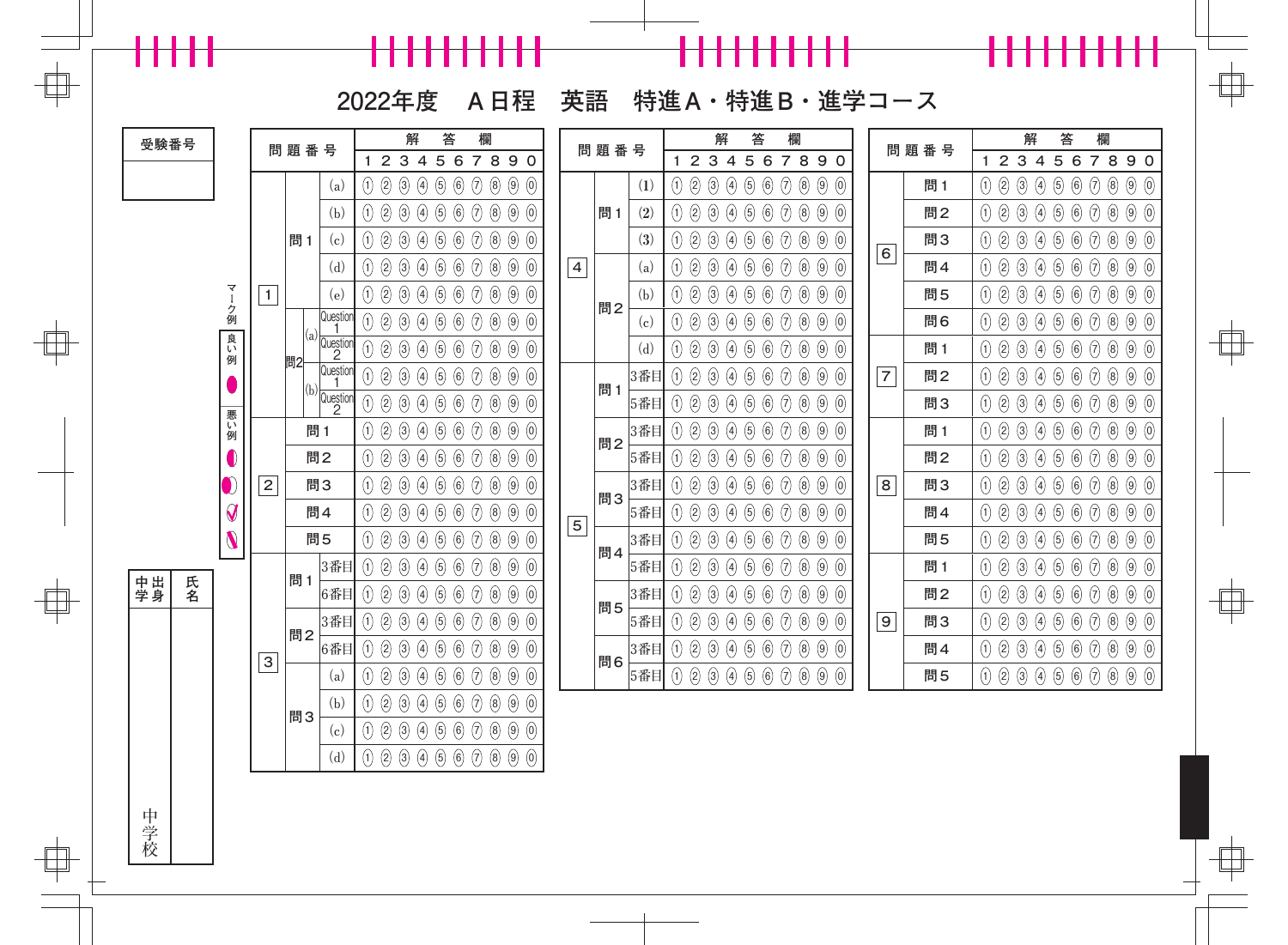╂╂╂╂╂╂╂╂╂╂

╂╂╂╂╂

 $\begin{array}{c} \begin{array}{c} \begin{array}{c} \end{array} \end{array} \end{array}$ 

 $\Box$ 

**2022年度 A日程 英語 特進A・特進B・進学コース**

┝╂╂╂╂╂

 $\Box$ 

f

| 受験番号     |    |                       |                  | 問題番号     |                                      |                                     |                  | 解                 | 答                                     | 欄                                                                                                                      |                                              | 問題番号           |                  |     |                                  | 解                            |                                   | 答                                             |                | 欄                 |                                     |                  | 問題番号 |                                                                |                | 解                                                  | 答                |                                    | 欄                              |                    |
|----------|----|-----------------------|------------------|----------|--------------------------------------|-------------------------------------|------------------|-------------------|---------------------------------------|------------------------------------------------------------------------------------------------------------------------|----------------------------------------------|----------------|------------------|-----|----------------------------------|------------------------------|-----------------------------------|-----------------------------------------------|----------------|-------------------|-------------------------------------|------------------|------|----------------------------------------------------------------|----------------|----------------------------------------------------|------------------|------------------------------------|--------------------------------|--------------------|
|          |    |                       |                  |          |                                      | 2                                   | $\overline{3}$   | $\overline{4}$    | 5<br>6                                | $\overline{7}$                                                                                                         | 890                                          |                |                  |     | 1                                | 2 <sub>3</sub>               | $\overline{4}$                    | 5<br>6                                        | $\overline{7}$ | 89                | $\overline{0}$                      |                  |      | 1                                                              | $\overline{2}$ | 34                                                 | 5                | 6                                  | 7 8 9 0                        |                    |
|          |    |                       |                  |          | (a)                                  | $\left( 1\right)$<br>$\circled{2}$  | $\circledS$      |                   | $\circledS$<br>$\bigcirc$             | 0<br>$\circled{8}$                                                                                                     | $\circled{9}$<br>$\odot$                     |                |                  | (1) | $\circled{2}$                    | $\circled{3}$                | $\bigcirc$                        | $\circledS$<br>$\circled6$                    | $\Theta$       | $\circledS$       | $\circled{9}$<br>$\odot$            |                  | 問1   | $\begin{pmatrix} 1 \end{pmatrix}$                              | $\circledS$    | $\odot$                                            | $\odot$          | $\circled6$<br>$\bigcirc$          | $(9)$ $(0)$<br>$\circled{8}$   |                    |
|          |    |                       |                  |          | (b)                                  | $\circledS$<br>(1)                  |                  | $\left( 4\right)$ | (5)<br>$\odot$                        | 0<br>$\circledS$                                                                                                       | $\circled{9}$<br>$\odot$                     |                | 問1               | (2) | 2<br>$\left( 1\right)$           |                              | $\left( 4\right)$                 | $\bigcirc$<br>$\circledg$                     | $\Theta$       | $\circled{8}$     | $\circled{9}$<br>$\odot$            |                  | 問2   | $\left( 0\right)$                                              |                | $\circled{3}$<br>4)                                | $\circledS$      | $\odot$<br>$\circled6$             | $\circled{9}$<br>$\circledS$   | $\circled{0}$      |
|          |    |                       |                  | 問1       | (c)                                  | $\circledS$<br>(1)                  | $\left(3\right)$ |                   | $\bigcirc$<br>$\left( 6\right)$       | $\bigcirc$<br>$\left( 8\right)$                                                                                        | $\circled{9}$<br>$\odot$                     |                | 2点<br>$\times 3$ | (3) | $\Theta$<br>$\circledS$          | $\left(3\right)$             |                                   | (6)<br>$\left(5\right)$                       | $\circled{7}$  | $\left( 8\right)$ | $\circled{9}$<br>$\odot$            | 6                | 問3   | $\hspace{0.5pt}(\hspace{-0.5pt})\hspace{0.5pt})\hspace{0.5pt}$ | $\circled{2}$  | $\circled{3}$                                      | $\left(5\right)$ | $\circled{7}$<br>$\left( 6\right)$ | $\circled{9}$<br>$\bigcirc$    | $\odot$            |
|          |    |                       |                  |          | (d)                                  | (1)                                 | $\left(3\right)$ | $\left( 4\right)$ | $\bigcirc$<br>$\odot$                 | 0<br>$\circled{8}$                                                                                                     | $\circledS$<br>$\odot$                       | $\overline{4}$ |                  | (a) | $\circledS$<br>$\Theta$          | $\left(3\right)$             |                                   | $\bigcirc$<br>$\left(5\right)$                | $\Theta$       | $\circled{8}$     | $\circled{9}$<br>$\odot$            |                  | 問4   |                                                                | $\circledS$    | $\circled{3}$<br>$\begin{pmatrix} 4 \end{pmatrix}$ | $\circledS$      | $\odot$<br>$\left( 6\right)$       | $\circled{9}$<br>$\circled{8}$ | $\odot$            |
|          |    | マ                     | $\mathbf{1}$     |          | (e)                                  | $\bigcirc$<br>(1)                   |                  | (4)               | $\bigcirc$<br>$\left( 6\right)$       | $\bigcirc$<br>$\left( 8\right)$                                                                                        | $\circled{9}$<br>$\left( 0 \right)$          |                |                  | (b) | $\left( \theta \right)$          | $\left(3\right)$             | $\begin{pmatrix} 4 \end{pmatrix}$ | $\bigcirc$<br>$\left(5\right)$                | $\circled{7}$  | $\left( 8\right)$ | $\circled{9}$<br>$\odot$            | 2点               | 問5   | $\begin{pmatrix} 1 \end{pmatrix}$                              | $\circled{2}$  | $\left( 4\right)$                                  | $\circled{5}$    | $\circled{7}$<br>$\left( 6\right)$ | $\circled{9}$<br>$\bigcirc$    | $\left( 0 \right)$ |
|          |    | Ⅰ ク例                  | 2点               |          | Questior<br> <br>  1                 | $\circled{2}$                       | $\left(3\right)$ | $\left( 4\right)$ | $\bigcirc$<br>$\left( 6\right)$       | 0<br>$\circled{8}$                                                                                                     | $\circledS$<br>$\odot$                       |                | 問2               | (c) | $\Theta$<br>$\bigcirc$           |                              | $\left( 4\right)$                 | $\bigcirc$<br>$\left(5\right)$                | $\Theta$       | $\circled{8}$     | $\circled{9}$<br>$\odot$            | $\times 6$       | 問6   | $\left( 0\right)$                                              | $\circled{2}$  | $\left( 4\right)$                                  | $\circledcirc$   | $\odot$<br>$\odot$                 | $\circled{9}$<br>$\circledS$   | $\odot$            |
|          |    | 良い例                   | $\times\,9$      |          | $I(a)$ $\frac{1}{\sqrt{a} \cdot a}$  | $\bigcirc$<br>(1)                   |                  | (4                | $\bigcirc$<br>$\left( 6\right)$       | 7<br>$\left( 8\right)$                                                                                                 | $\odot$<br>$\circled{9}$                     |                | 1点<br>$\times 4$ | (d) | $\circled{2}$                    | $\left(3\right)$             | $\bigcirc$                        | $\left( 6\right)$<br>$\left(5\right)$         | $\circled{7}$  | $\circledS$       | $\circled{9}$<br>$\left( 0 \right)$ |                  | 問1   |                                                                | $\circledS$    | $\bigcirc$<br>$\bigcirc$                           | $\circledg$      | $\bigcirc$<br>$\bigcirc$           | $\circled{9}$<br>$\circledS$   | $\odot$            |
|          |    |                       |                  | 問2       | Question<br>1                        | $\circled{2}$<br>(1)                | $\left(3\right)$ |                   | $\bigcirc$<br>$\bigcirc$              | 0<br>$\circled{8}$                                                                                                     | $\circledS$<br>$\odot$                       |                |                  | 3番目 | 2<br>$\left( 1\right)$           | $\left(3\right)$             | $\begin{pmatrix} 4 \end{pmatrix}$ | $\bigcirc$<br>$\left(5\right)$                |                | $\left( 8\right)$ | $\circled{9}$<br>$\odot$            | $\frac{7}{2}$    | 問2   | $\begin{pmatrix} 1 \end{pmatrix}$                              | $\circledS$    | $\left( 4\right)$                                  | $\circledS$      | $\odot$<br>$^{(6)}$                | $\circled{9}$<br>$\circledS$   | $\odot$            |
|          |    |                       |                  |          | $\vert$ <sup>(b)</sup> $\frac{1}{2}$ | $\circled{2}$                       | 3)               | $\left( 4\right)$ | $\bigcirc$<br>$\left( 6\right)$       | $\left( \!\!{\rm 7}\!\right)$<br>$\left( 8\right)$                                                                     | $\circled{9}$<br>$\odot$                     |                | 問1               | 5番目 | $\circledS$<br>$\left( 1\right)$ | $\left(3\right)$             |                                   | $\left( 6\right)$<br>$\overline{\mathcal{L}}$ | $\circled{7}$  | $\circled{8}$     | $\circled{9}$<br>$\odot$            | 2点<br>$\times 3$ | 問3   | $\Theta$                                                       | $\circledS$    | $\odot$                                            | $\left(5\right)$ | $\circled{7}$<br>$\left( 6\right)$ | $\circled{9}$<br>$\bigcirc$    | $\odot$            |
|          |    | 悪い例                   |                  |          | 問1                                   | (1)                                 | 3)               | $\left( 4\right)$ | $\bigcirc$<br>$\left( 6\right)$       | 7<br>$\left( 8\right)$                                                                                                 | $\circled{9}$<br>$\odot$                     |                |                  | 3番目 | $\circled{2}$                    | $\left(3\right)$             | $\begin{pmatrix} 4 \end{pmatrix}$ | $\bigcirc$<br>$\left(5\right)$                | $\odot$        | $\circled{8}$     | $\circled{9}$<br>$\left( 0 \right)$ |                  | 問1   | $\begin{matrix} 0 \end{matrix}$                                |                | $\circled{3}$<br>4)                                | $\circledS$      | $\odot$<br>$\odot$                 | $\circled{9}$<br>$\circledS$   | $\odot$            |
|          |    |                       |                  |          | 問2                                   | $^{\circledR}$<br>(1)               |                  | $\left( 4\right)$ | $\bigcirc$<br>$\left( 6\right)$       | $^\mathrm{(7)}$<br>$\left( 8\right)$                                                                                   | $\circled{9}$<br>$\odot$                     |                | 問2               | 5番目 | $\circledS$<br>$\left( 1\right)$ | $\bigcirc$                   | $\left( 4\right)$                 | $\left(5\right)$                              | $\circled{7}$  | $\left( 8\right)$ | $\circled{9}$<br>$\left( 0 \right)$ |                  | 問2   |                                                                | $\circled{2}$  | $\circledS$<br>$\bigcirc$                          | $\circledg$      | $\circled{7}$<br>$\left( 6\right)$ | $\circled{9}$<br>$\bigcirc$    | $\left( 0 \right)$ |
|          |    | $\bm{D}$              | $\overline{2}$   |          | 問3                                   | $^{\circledR}$<br>$\left( 1\right)$ | 3)               |                   | $\bigcirc$<br>$\left( 6\right)$       | 0<br>$\circled{8}$                                                                                                     | $\circledS$<br>$\odot$                       |                |                  | 3番目 | $\left( 1\right)$<br>$\bigcirc$  |                              | $\left( 4\right)$                 | $\left( 6\right)$                             | $\odot$        | $\circledS$       | $\circled{9}$<br>$\odot$            | 8                | 問3   | $\left( 1\right)$                                              |                | $\circled{3}$<br>4                                 | $\circledS$      | $\odot$<br>$\bigcirc$              | $\circled{9}$<br>$\circledS$   | $\odot$            |
|          |    | $\boldsymbol{Q}$      | 2点               |          | 問4                                   | (1)                                 | 3)               | $\left( 4\right)$ | $\bigcirc$<br>$\bigcirc$              | $^\text{\textregistered}$<br>$\left( 8\right)$                                                                         | $\circled{9}$<br>$\odot$                     |                | 問3               | 5番目 | $\left( 1\right)$<br>$\bigcirc$  | $\left(3\right)$             |                                   | $\left( 6\right)$<br>$\left(5\right)$         | $\circledR$    | $\circled{8}$     | $\circled{9}$<br>$\odot$            | 2点               | 問4   |                                                                | $\circled{2}$  | $\circledS$<br>$\bigcirc$                          | $\circledcirc$   | $\bigcirc$<br>$\left( 6\right)$    | $\circled{9}$<br>$\circledS$   | $\circled{0}$      |
|          |    | $\boldsymbol{\theta}$ | $\times 5$       |          | 問5                                   | $\circled{2}$                       | ③                | G                 | $\circled{6}$<br>$\bigcirc$           | 0<br>$\circledS$                                                                                                       | $\circledS$<br>$\odot$                       | $\mathsf S$    |                  | 3番目 | $\left( 1\right)$                | $\left(\!\frac{3}{2}\right)$ | $\left( 4\right)$                 | $\bigcirc$<br>$\left(5\right)$                | $\Theta$       | $\circled{8}$     | $\circled{9}$<br>$\odot$            | $\times 5$       | 問5   |                                                                | $\circled{2}$  | $\odot$<br>$\begin{pmatrix} 4 \end{pmatrix}$       | $\circledS$      | $\odot$<br>$\bigcirc$              | $\circled{9}$<br>$\circledS$   | $\odot$            |
|          |    |                       |                  |          | 3番目                                  | $\circledS$<br>(1)                  | $\left(3\right)$ | (4                | 5                                     | $\bigcirc$<br>(7                                                                                                       | $\circledS$<br>$\odot$                       |                | 問4               | 5番目 | $\circledS$<br>$\left( 1\right)$ | $\left(3\right)$             | $\left( 4\right)$                 | $\left( 6\right)$                             | $\circled{7}$  | $\left( 8\right)$ | $\circled{9}$<br>$\odot$            |                  | 問1   |                                                                | $\circled{2}$  | $\odot$<br>4                                       | $\circledg$      | $\circled{7}$<br>$\left( 6\right)$ | $\circled{9}$<br>$\bigcirc$    | $\odot$            |
| 中出<br>学身 | 氏名 |                       |                  | 問1<br>完答 | 6番目                                  | $\circled{2}$<br>(1)                | 3)               | $\left( 4\right)$ | $\left( 6\right)$<br>$\bigcirc$       | $\circled{6}$                                                                                                          | $\odot$<br>$\large{\textcircled{\small{9}}}$ | 完答<br>2点       |                  | 3番目 | $\bigcirc$                       | $\left(3\right)$             | $\left( 4\right)$                 | $\bigcirc$<br>$\left(5\right)$                | $\odot$        | $\left( 8\right)$ | $\circled{9}$<br>$\odot$            |                  | 問2   | $\begin{matrix} 0 \end{matrix}$                                | $\circled{2}$  | $\left( 4\right)$                                  | $\circledcirc$   | 0<br>$\bigcirc$                    | $\circled{9}$<br>$\circledS$   | $\odot$            |
|          |    |                       |                  |          | 3番目                                  | 2<br>(1)                            | 3                |                   | $\left( 6\right)$<br>$\left(5\right)$ | $\left( \begin{matrix} 8 \end{matrix} \right)$<br>$\left( \!\!{\,}^{\mathop{}\limits_{}}_{\mathop{}\limits^{}}\right)$ | $\circled{9}$<br>$\odot$                     | $\times 6$     | 問5               | 5番目 | $\bigcirc$<br>$\left( 1\right)$  | $\bigcirc$                   |                                   | $\left( 6\right)$<br>$\left(5\right)$         | $\circled{7}$  | $\left( 8\right)$ | $\circled{9}$<br>$\odot$            | 9                | 問3   | $\begin{matrix} 0 \end{matrix}$                                | $\circled{2}$  | $\bigcirc$                                         | $\left(5\right)$ | $\circled{7}$<br>$\left( 6\right)$ | $\circled{9}$<br>$\bigcirc$    | $\left( 0 \right)$ |
|          |    |                       |                  | 問2<br>完答 | 6番目                                  | $\circled{2}$                       | $\left(3\right)$ | $\left( 4\right)$ | $\bigcirc$<br>$\odot$                 | 0<br>$\circled{8}$                                                                                                     | $\circledS$<br>$\odot$                       |                |                  | 3番目 | $\Theta$<br>$\circledS$          | $\left(3\right)$             | $\begin{pmatrix} 4 \end{pmatrix}$ | $\bigcirc$                                    | $\Theta$       | $\circledS$       | $\circled{9}$<br>$\odot$            | 2点               | 問4   |                                                                | $\circledS$    | $\odot$<br>$\bigcirc$                              | $\odot$          | $\odot$<br>$\circled6$             | $\circledS$<br>$\circled{0}$   |                    |
|          |    |                       | $\mathsf 3$      |          | (a)                                  | (1)                                 | $\left(3\right)$ | $\left( 4\right)$ | $\bigcirc$<br>$\left( 6\right)$       | $\bigcirc$<br>$\left( 8\right)$                                                                                        | $\circled{9}$<br>$\odot$                     |                | 問6               | 5番目 | $\circledS$<br>$\Theta$          | $\odot$                      | $\bigcirc$                        | $\circled{5}$<br>$\bullet$                    | $\Theta$       | $\circledS$       | $\circled{9}$<br>$\odot$            | $\times 5$       | 問5   | $\Theta$                                                       | $\circledR$    | $\bigcirc$                                         | $\circledS$      | $\bigcirc$<br>$\circled{6}$        | $(9)$ $(0)$<br>$\circledS$     |                    |
|          |    |                       | 2点<br>$\times 6$ |          | (b)                                  | $\circled{2}$<br>$\left( 1\right)$  |                  | $\left( 4\right)$ | $\bigcirc$<br>$\left( 6\right)$       | 0<br>$\left( 8\right)$                                                                                                 | $\circled{9}$<br>$\odot$                     |                |                  |     |                                  |                              |                                   |                                               |                |                   |                                     |                  |      |                                                                |                |                                                    |                  |                                    |                                |                    |
|          |    |                       |                  | 問3       | (c)                                  | (1)                                 | $\bigcirc$       | $\bigcirc$        | $\bigcirc$<br>$\bigcirc$              | $^\text{\textregistered}$<br>$\circled{8}$                                                                             | $\circledtheta$<br>$\odot$                   |                |                  |     |                                  |                              |                                   |                                               |                |                   |                                     |                  |      |                                                                |                |                                                    |                  |                                    |                                |                    |
|          |    |                       |                  |          | (d)                                  | $\circledR$                         | $\circled{3}$    | $\bigcirc$        | $\circled{5}$<br>$\circled{6}$        | $\Theta$<br>$\circledS$                                                                                                | $\circled{9}$<br>$\odot$                     |                |                  |     |                                  |                              |                                   |                                               |                |                   |                                     |                  |      |                                                                |                |                                                    |                  |                                    |                                |                    |
|          |    |                       |                  |          |                                      |                                     |                  |                   |                                       |                                                                                                                        |                                              |                |                  |     |                                  |                              |                                   |                                               |                |                   |                                     |                  |      |                                                                |                |                                                    |                  |                                    |                                |                    |
|          |    |                       |                  |          |                                      |                                     |                  |                   |                                       |                                                                                                                        |                                              |                |                  |     |                                  |                              |                                   |                                               |                |                   |                                     |                  |      |                                                                |                |                                                    |                  |                                    |                                |                    |
| 中学校      |    |                       |                  |          |                                      |                                     |                  |                   |                                       |                                                                                                                        |                                              |                |                  |     |                                  |                              |                                   |                                               |                |                   |                                     |                  |      |                                                                |                |                                                    |                  |                                    |                                |                    |
|          |    |                       |                  |          |                                      |                                     |                  |                   |                                       |                                                                                                                        |                                              |                |                  |     |                                  |                              |                                   |                                               |                |                   |                                     |                  |      |                                                                |                |                                                    |                  |                                    |                                |                    |
|          |    |                       |                  |          |                                      |                                     |                  |                   |                                       |                                                                                                                        |                                              |                |                  |     |                                  |                              |                                   |                                               |                |                   |                                     |                  |      |                                                                |                |                                                    |                  |                                    |                                |                    |
|          |    |                       |                  |          |                                      |                                     |                  |                   |                                       |                                                                                                                        |                                              |                |                  |     |                                  |                              |                                   |                                               |                |                   |                                     |                  |      |                                                                |                |                                                    |                  |                                    |                                |                    |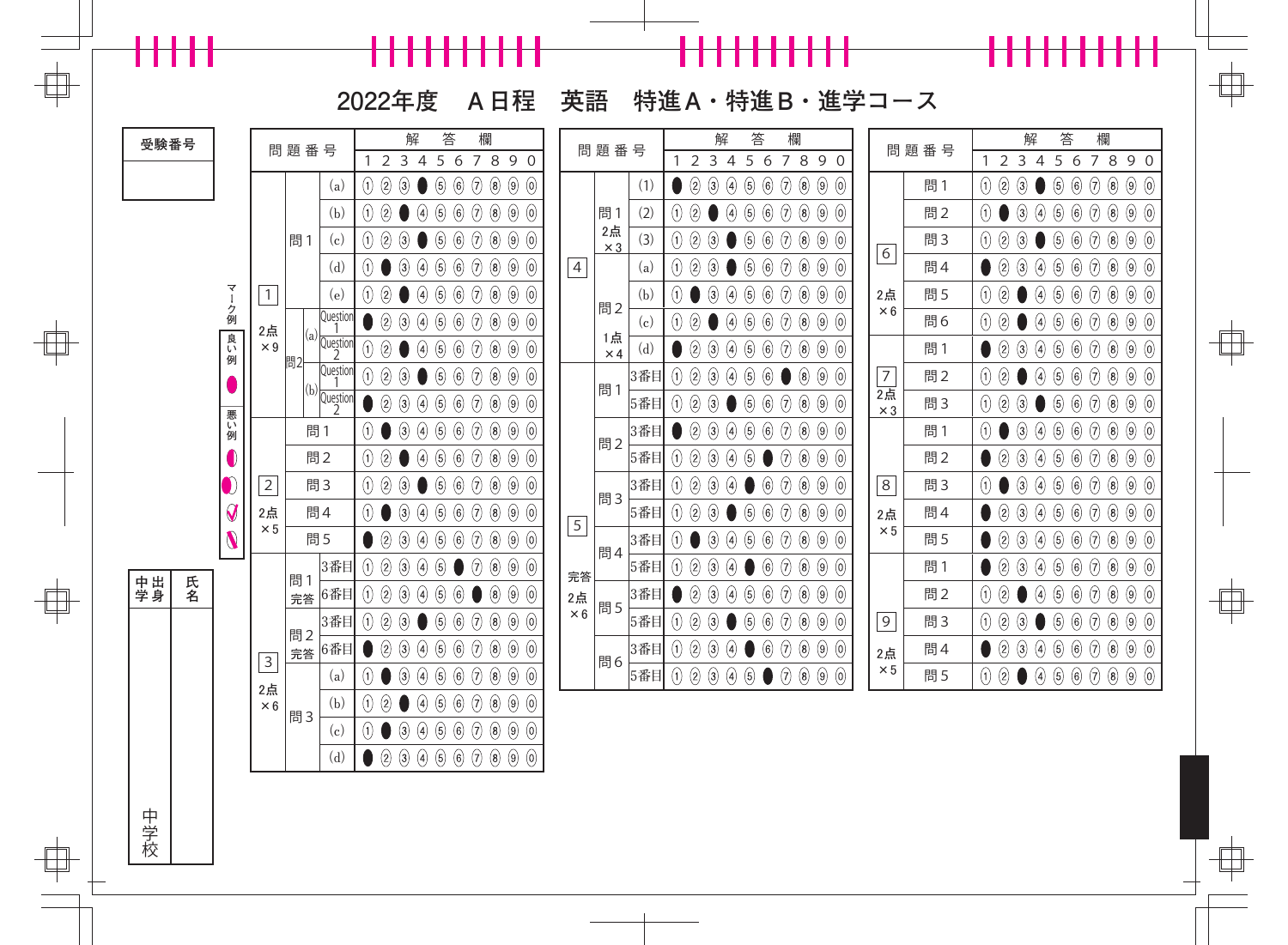1次 A 日程 特 A・特 B・進学 リスニング原稿

1 リスニング問題: 音声を聞いて、問に答えなさい。

問1 会話の後に質問があります。その答として最も適切なものを1つ選び、その番号をマークしなさ い。問題は2度ずつ読まれます。

(a)

A: Mr. Weaver wasn't happy in history class today, was he?

B: No, he wasn't. Maybe it's because I forgot to do my homework.

A: I don't think so. Maybe it was because I was sleeping.

B: Do you think so? I think it is because we were talking during class.

A: Hmmm. That's probably it.

Question: Why was Mr. Weaver not happy today?

- ① Because Mr. Weaver was teaching history.
- ② Because the student forgot to do her homework.
- ③ Because the student was sleeping during class.
- ④ Because the students were talking in class.

(b)

A: Nice to meet you, Jerry. Have you been here long?

B: No, I arrived two days ago. On Tuesday.

A: Oh wow. You must be tired. When do you start school?

B: I'm feeling OK. I started yesterday morning.

A: So how was your first day?

B: I liked my English class, but I did not like my math class.

Question: When did he start school?

- ① On Tuesday morning.
- ② He liked his English class.
- ③ On Wednesday.
- ④ He is a little tired.

### (c)

A: Do you want to go to the café with me for lunch?

B: Well, it's not far away. Do you want to go now?

A: Yeah. I hear they have amazing cheese burgers. They're only five dollars.

B: OK. We should get a couple of those. What time do we have to be back at school?

A: We have two hours.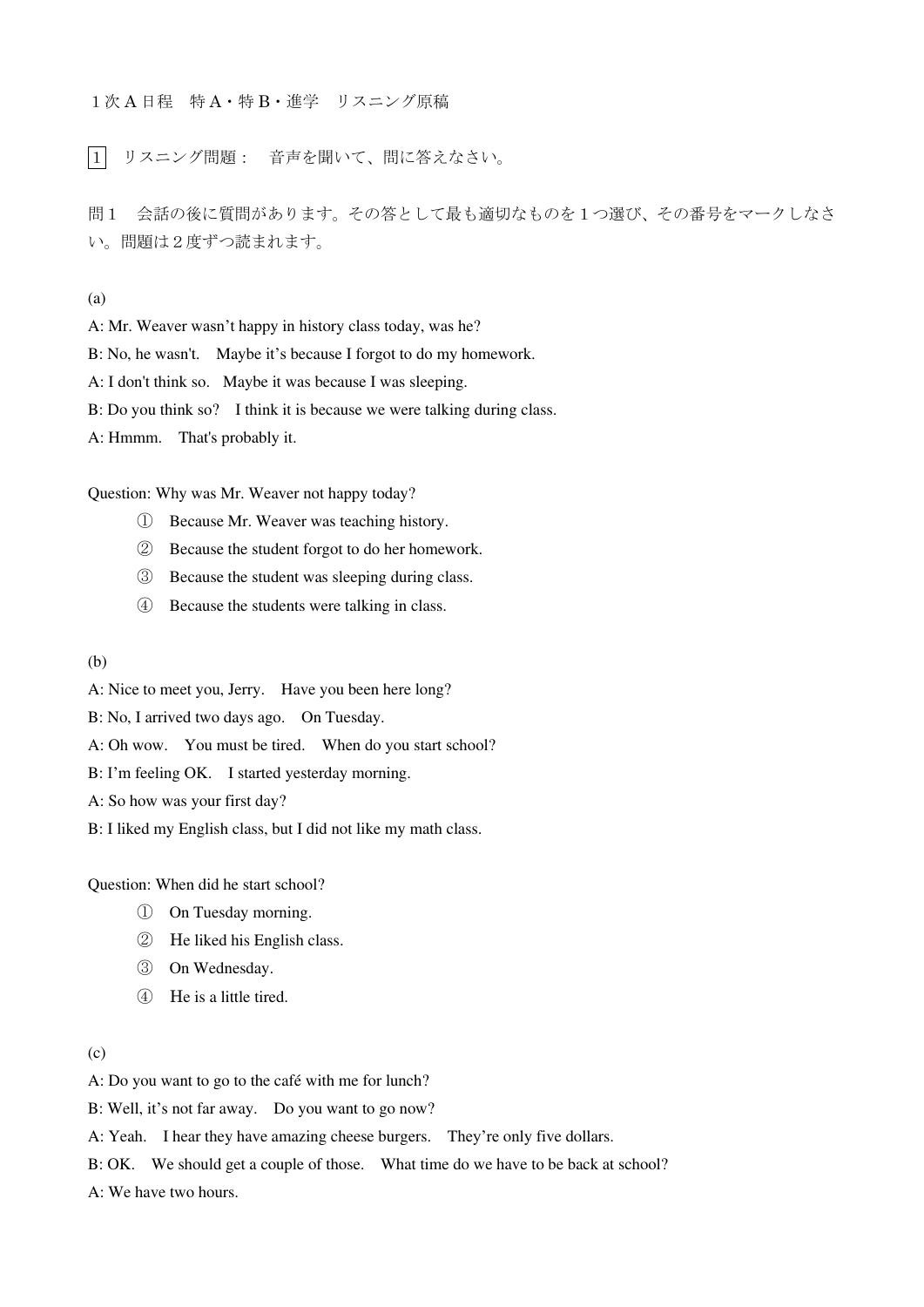Question: How long do they have to eat lunch?

- ① The hamburgers are five dollars each.
- ② They are very close to the café.
- ③ They will order two hamburgers.
- ④ They have two hours.
- (d)

A: I heard your sister was very sick. Is she OK?

B: Well, she had to stay in bed for five days, but she's feeling a bit better.

A: Do you know when she is coming back to school?

B: She will come back next Monday.

A: Oh, really? Tell her I will come to your house tomorrow to give her some homework.

B: OK, I will.

Question: When is his sister starting school?

- ① She has been sick for five days.
- ② She will go next week.
- ③ She will come tomorrow.
- ④ She needs her homework.
- (e)

A: Did you see the online sale? Everything was discounted.

B: Yes, I saved a lot! I could buy a necklace for me, and one for Kate's birthday. And you?

A: I wanted to get a new smartphone, but it wasn't cheaper.

B: Oh, that's too bad.

A: Yeah, but maybe I'll get one next month.

Question: Why did she buy two necklaces?

- ① Because her mother wanted a necklace.
- ② Because the smartphone was expensive.
- ③ Because the necklaces were cheaper.
- ④ Because she will get a new smartphone.

問2 英文の後に2つ質問があります。その質問の答として最も適切なものをそれぞれ1つずつ選び、 番号をマークしなさい。英文と質問は2度ずつ読まれます。

(a)

Hi everyone. Please take a seat. Today we have a new student starting at school. His name is Achille Rochlieu. He has just moved to our town from France. He does not speak much English, so please speak